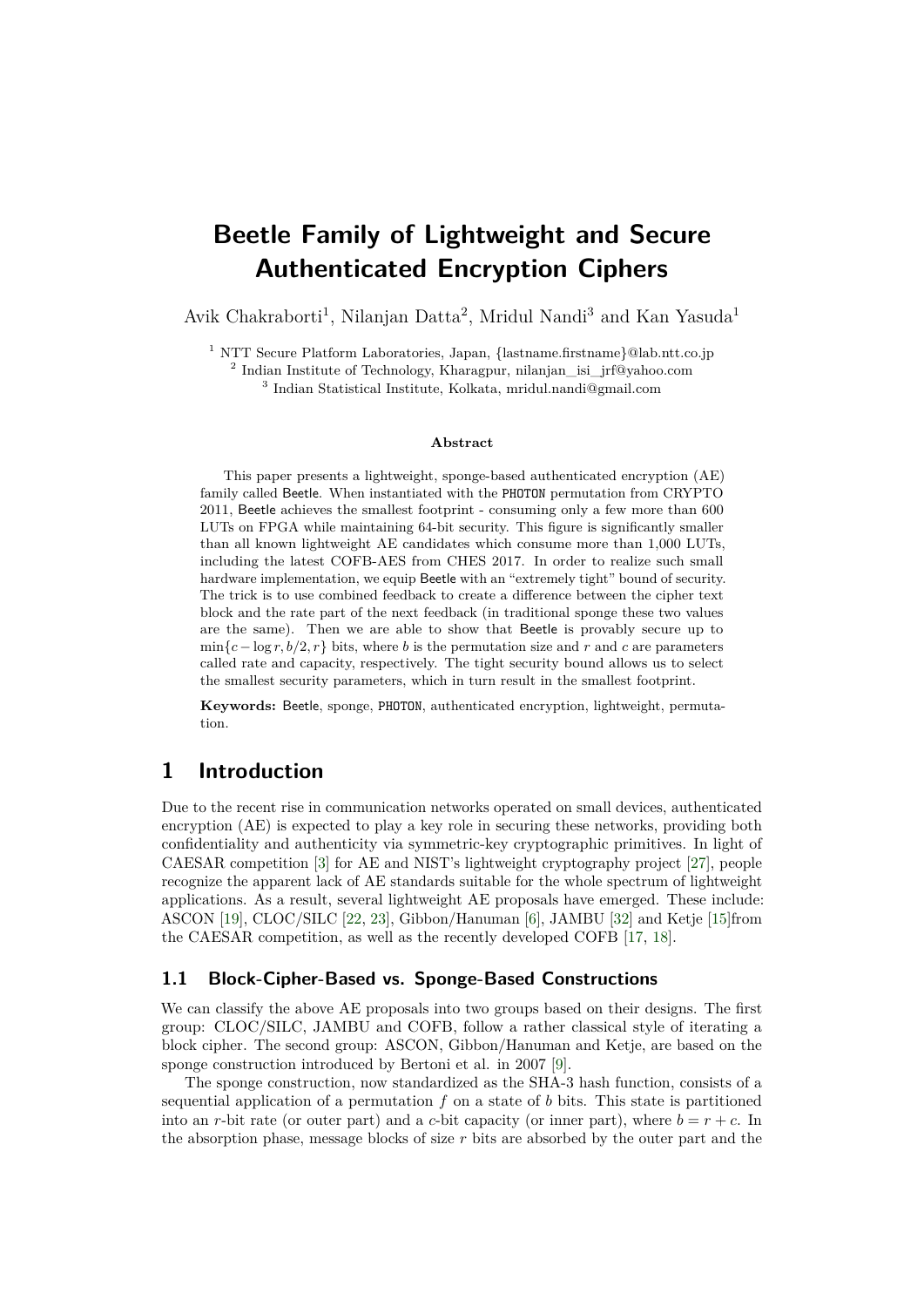state is transformed using *f*, while in the squeezing phase, digests are extracted from the outer part *r* bits at a time.

One of the advantages of the sponge-based design is that they can build lightweight hash functions. Indeed, since the introduction of the design, a number of lightweight hash algorithms have been proposed, including spongent [\[16\]](#page-23-5), Quark [\[7\]](#page-22-3) and PHOTON [\[20\]](#page-23-6). Mainly due to the smaller size of the total state values, the footprint of these algorithms is generally smaller than classical Merkle-Damgård hash functions, which iterate a compression function (rather than a permutation), and these compression functions essentially employ the design of block ciphers.

Alongside being used as a "simple" hash function (such as SHA-3 standard Keccak [\[29,](#page-24-3) [12\]](#page-23-7)), the keyed variants of sponge mode have become very popular modes of operation for a permutation to build a wide spectrum of symmetric-key primitives like message authentication codes [\[13\]](#page-23-8), pseudorandom functions, Extendable-Output Functions ("XOFs") [\[29\]](#page-24-3) and authenticated encryption (AE) modes [\[10,](#page-22-4) [11\]](#page-23-9). The keyed Sponge principle also got adopted in Spritz, a new RC4-like stream cipher [\[31\]](#page-24-4), and in 10 out of 57 submissions to the currently running CAESAR [\[3\]](#page-22-0) competition on authenticated encryption.

Of these AE proposals, unexpectedly, one of the smallest is the COFB, which is blockcipher-based. This does not seem to be consistent with what we have learned from the designs of hash functions; we should be able to build more lightweight schemes with the sponge construction than with block ciphers. Where is this gap coming from? This work answers this question by demonstrating that actually, also for AE, one can build smaller schemes with the sponge construction.

### **1.2 Existing Security Bounds of Sponge-based AE**

Encryption via the Sponge is typically done via the Duplex construction [\[11\]](#page-23-9), a stateful construction consisting of an initialization interface and a duplexing interface. The initialization interface can be called to initialize an all-zero state; the duplexing interface absorbs a message of size  $\lt r$  bits and squeezes  $\lt r$  bits of the outer part. The security of the Duplex traces back to the indifferentiability of the classical Sponge, yielding a  $O(2^{c/2})$ security bound. Bertoni et al. [\[11\]](#page-23-9) showed that the Duplex, in turn, allows for authenticated encryption in the form of SpongeWrap. This mode is, de facto, the basis of the majority of Sponge-based submissions to the CAESAR competition. Jovanovic et al. [\[24\]](#page-24-5) claimed that Sponge-based constructions for authenticated encryption can achieve the significantly higher bound of  $\min\{2^{b/2}, 2^c, 2^k\}$  asymptotically, with  $b > c$  the permutation size.

#### **1.2.1 Limitations of Jovanovic et al's Result**

In the above mentioned result, for the integrity security the authors have assumed that the number of forgery blocks is limited. To be more specific, total number of forgery attempted blocks  $\sigma_v$  is restricted to satisfy the following:

$$
q_p + \sigma_e + \sigma_v \leq 2^c/\sigma_v,
$$

where  $\sigma_e$  is the total number of encryption query blocks and  $q_p$  is the number of permutation queries. The above equation clearly suggest that the number of decryption blocks should be at most  $2^{c/2}$ .

But, in the real life applications, it is more likely that the adversary would make a large number of decryption queries to mount the integrity (or forging) attack, and hence the overall bound should be given in terms decryption queries along with the total number of encryption and permutation queries. Considering the decryption queries, their result achieves  $\min\{2^{c/2}, 2^k\}$  integrity security.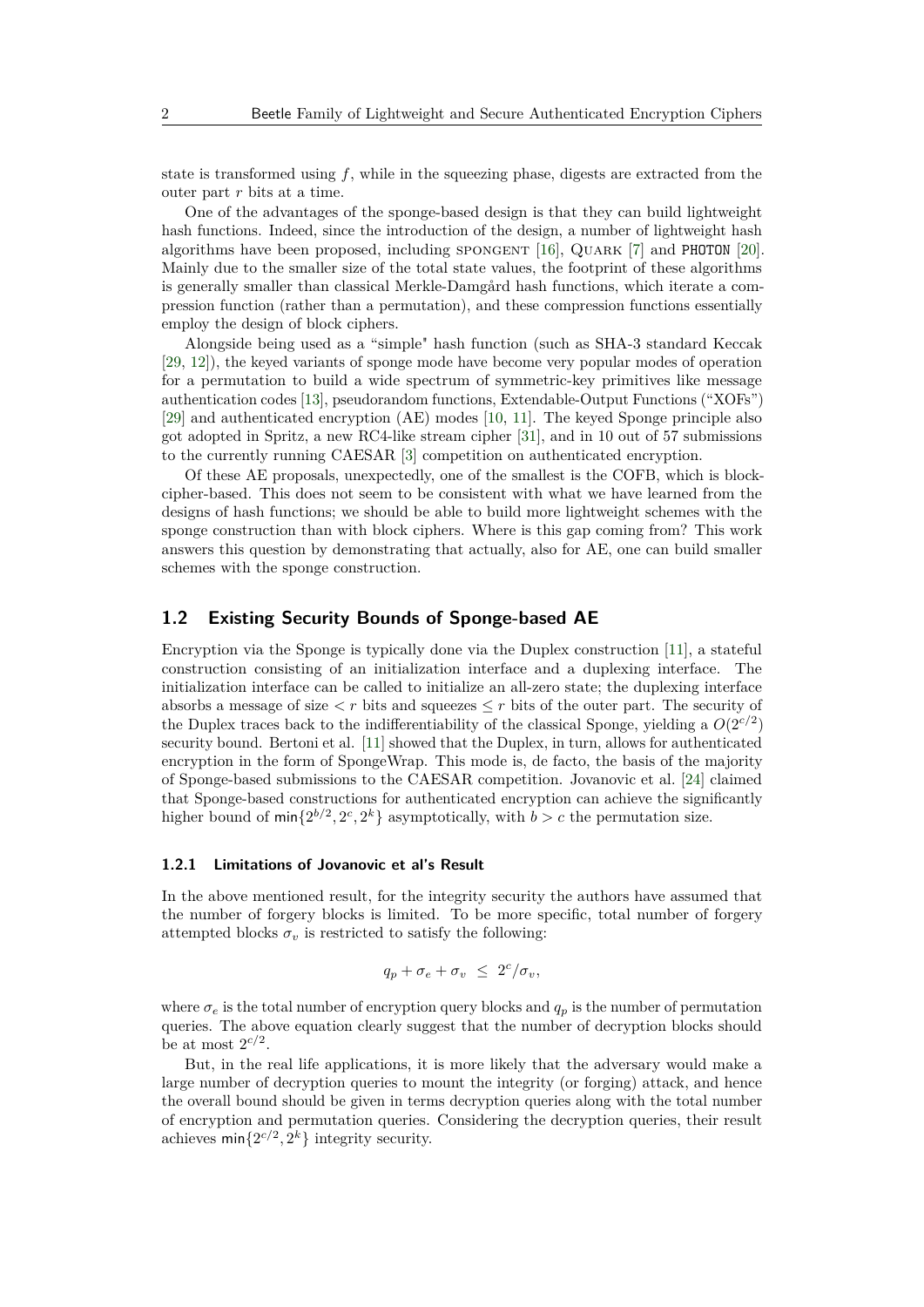### **1.3 Our Contributions**

In this paper, we present an efficient sponge based authenticated encryption mode called Beetle that provides  $min{c - \log r, b/2, r}$  bits of security without any restrictions on decryption queries.

- 1. **Combining a Feedback Function with Sponge.** In traditional sponge based modes, the plain text is XORed with the rate part of the permutation output to get the cipher text, and the same value is used as the rate part of the next feedback (i.e. input to the subsequent permutation). However, in Beetle construction, a Combined Feedback is used to create a difference between the cipher text block and the rate part of the next feedback (in traditional sponge these two values are the same). With this simple tweak, we have shown that the mode achieves improved security without any additional storage.
- 2. PHOTON **Instantiation and Hardware Implementation.** We present our hardware implementation results for our recommended instantiations, mainly targeting two environments: one for the lightweight applications, other to achieve high security. Our implementation results depicts that (i) the lightweight version has excellent performance and it achieves the smallest footprint among all known lightweight candidates, (ii) the highly-secure version provides good security and most lightweight among other existing constructions achieving about 121 bits of security.

## **1.4 Design Rationale behind Our Construction**

#### **1.4.1 Sponge-Based**

Design of sponge based AE schemes have drawn lots of attention in the recent years. They adopt the design rational of sponge functions more precisely duplex sponge functions. SpongeWrap [\[11\]](#page-23-9) is a primitive of this type. Several constructions following this type exist in the literature. In this work, we take the approach of designing a sponge based AE scheme that achieves the above security level with a minimized hardware area. We observed that, if we adopt a simple combined feedback (described in [\[18\]](#page-23-4)) during data absorption and release phase, we can achieve the desired security bound without any additional overhead as compared to the traditional duplex sponge mode. Moreover, this result is significant as we can minimize the hardware area by adopting a low state permutation but with a standard security bound of 64-bit (this is a standard bound in lightweight crypto). However, if we adopt a permutation with a larger state size, still we can get a better hardware area than the existing schemes (with comparable security bound) as the design has a negligible overhead from the traditional sponge design.

#### **1.4.2 Combined Feedback**

Chakraborti et. al. in [\[18\]](#page-23-4) used combined feedback to design a lightweight block cipher based AE scheme COFB. However, this design needs to maintain an additional secret state for masking. We have observed that, we can remove this extra state by adopting a sponge mode where the full state is not exposed through the ciphertext and the message block (only the rate part is exposed). Moreover, this combined feedback helps us to avoid any other additional operations but only to follow the traditional sponge mode.

#### **1.4.3 Choosing** PHOTON

Finally, we show that if we use a very lightweight permutation like PHOTON [\[20,](#page-23-6) [21\]](#page-23-10) then to the best of our knowledge, we can achieve an AE scheme with the lowest hardware footprint. The benchmark in Sect [5](#page-14-0) proves our statement. The benchmark also shows that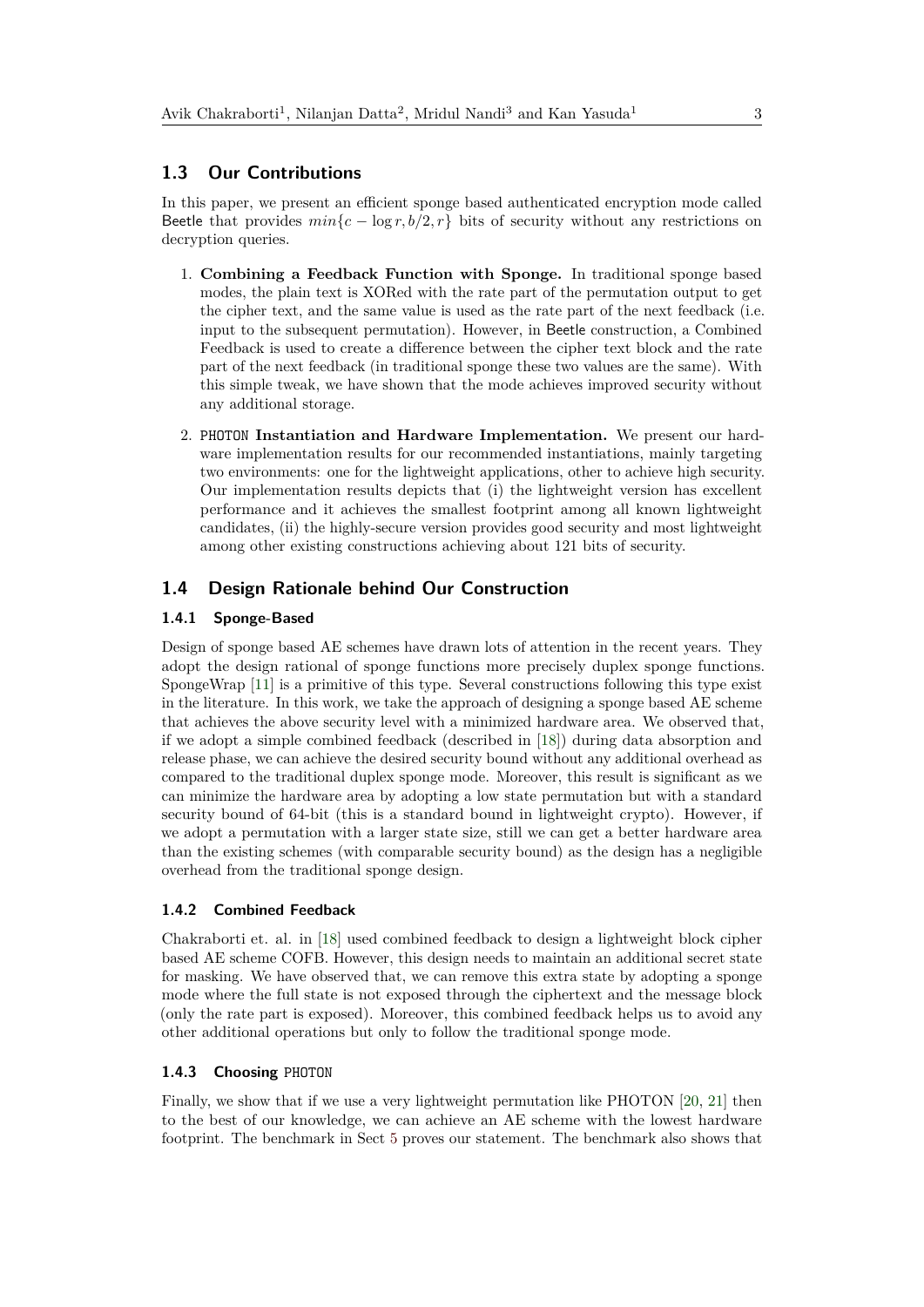even if we adopt a larger state permutation, still we have better hardware area with a high security bound than the existing schemes.

# **1.5 Beetle in the Light of NIST Lightweight Cryptography Project**

Here we provide a brief discussuion on the significance of our design Beetle in the light of NIST Lightweight Cryptography Project. In addition to the standard functionalities, NIST has set the following minimum requirements from AE submissions, when the key size is restricted to 128 bits:

- Time Complexity: any cryptanalytic attack should need at least  $T = 2^{112}$  computations (includes the total time required to process the offline evaluations of the underlying permutation) in a single key setting.
- Data Complexity: the total number of message bytes (among all messages and associated data) processed through the underlying permutation under a single key should be at least  $D = 2^{50} - 1$ .

Now, the best known bound for the original sponge mode SpongeAE is  $O(\frac{D^2+D \cdot T}{2^c})$ , while Beetle provides a security bound of  $O(\frac{D^2+DT}{2^b} + \frac{r.(D+T)}{2^c})$  $\frac{D+T}{2^c}$ ). This clearly depicts that if SpongeAE mode is instantiated with a 256-bit permutation, then the capacity must be at least  $112 + 48 = 160$  bits. However, only 120-bit capacity is sufficient for Beetle. This essentially ensures lesser number of permutation invocations in case of Beetle, which makes it more energy efficient. In fact, in case of short messages of length 16 bytes, Beetle leads to 33*.*3% savings in the energy consumption, which is quite significant for the lightweight applications.

# **2 Preliminaries**

In this section we build up all the notations and recall basic security definitions for authenticated encryption. We also recall some important basic results on the security of authenticated encryption.

# **2.1 Notation**

Fix three positive integer *b*, *r* and *c* to represent state size, rate and capacity of a sponge construction. By definition,  $b = r + c$ . We denote a block by an element of  $\{0, 1\}^r$  (i.e, a block is an *r*-bit string). For any  $X \in \{0,1\}^*$ , where  $\{0,1\}^*$  is the set of all finite bit strings (including  $\lambda$ , the empty string), we denote the number of bits of X by |X|. Note that  $|\lambda| = 0$ . For two bit strings *X* and *Y*, *X*||*Y* denotes the concatenation of *X* and *Y*. A bit string X is called a *complete* (or *incomplete*) block if  $|X| = r$  (or  $|X| < r$  respectively). We write the set of all complete (or incomplete) blocks as  $\mathcal{B}$  (or  $\mathcal{B}^{\leq}$  respectively). Let  $\mathcal{B}^{\le} = \mathcal{B}^{\le} \cup \mathcal{B}$  denote the set of all blocks. For  $B \in \mathcal{B}^{\le}$ , we define  $\overline{B}$  using 10<sup>\*</sup> padding with *B*, to make it complete. Given  $Z \in \{0,1\}^*$ , we define the parsing of *Z* into *r*-bit blocks as  $(Z[1], Z[2], \ldots, Z[z]) \leftarrow Z$ , where  $z = \lfloor |Z|/r \rfloor, |Z[i]| = r$  for all  $i < z$  and  $1 \leq |Z[z]| \leq r$ such that  $Z = (Z[1] || Z[2] || \cdots || Z[z])$ . If  $Z = \lambda$ , we let  $z = 1$  and  $Z[1] = \lambda$ . We write  $||Z|| = z$  (number of blocks present in *Z*). We similarly write  $(Z[1], Z[2], \ldots, Z[z]) \leftarrow Z$ to denote the parsing of the bit string *Z* into *r* bit strings  $Z[1], Z[2], \ldots, Z[z-1]$  and  $1 \leq |Z[z]| \leq r$ . Given any sequence  $Z = (Z[1], \ldots, Z[s])$  and  $1 \leq a \leq b \leq s$ , we represent the sub sequence  $(Z[a], \ldots, Z[b])$  by  $Z[a..b]$ . Similarly, for integers  $a \leq b$ , we write  $[a..b]$  for the set  $\{a, a+1, \ldots, b\}$ . We use the notation trunc $(Z, r)$  to denote the most significant *r* bits of the binary string *Z*. Let  $\gamma = (\gamma[1], \ldots, \gamma[s])$  be a tuple of equal-length strings. We define  $\text{mcoll}(\gamma) = m$  if there exist distinct  $i_1, \ldots, i_m \in [1..s]$  such that  $\gamma[i_1] = \cdots = \gamma[i_m]$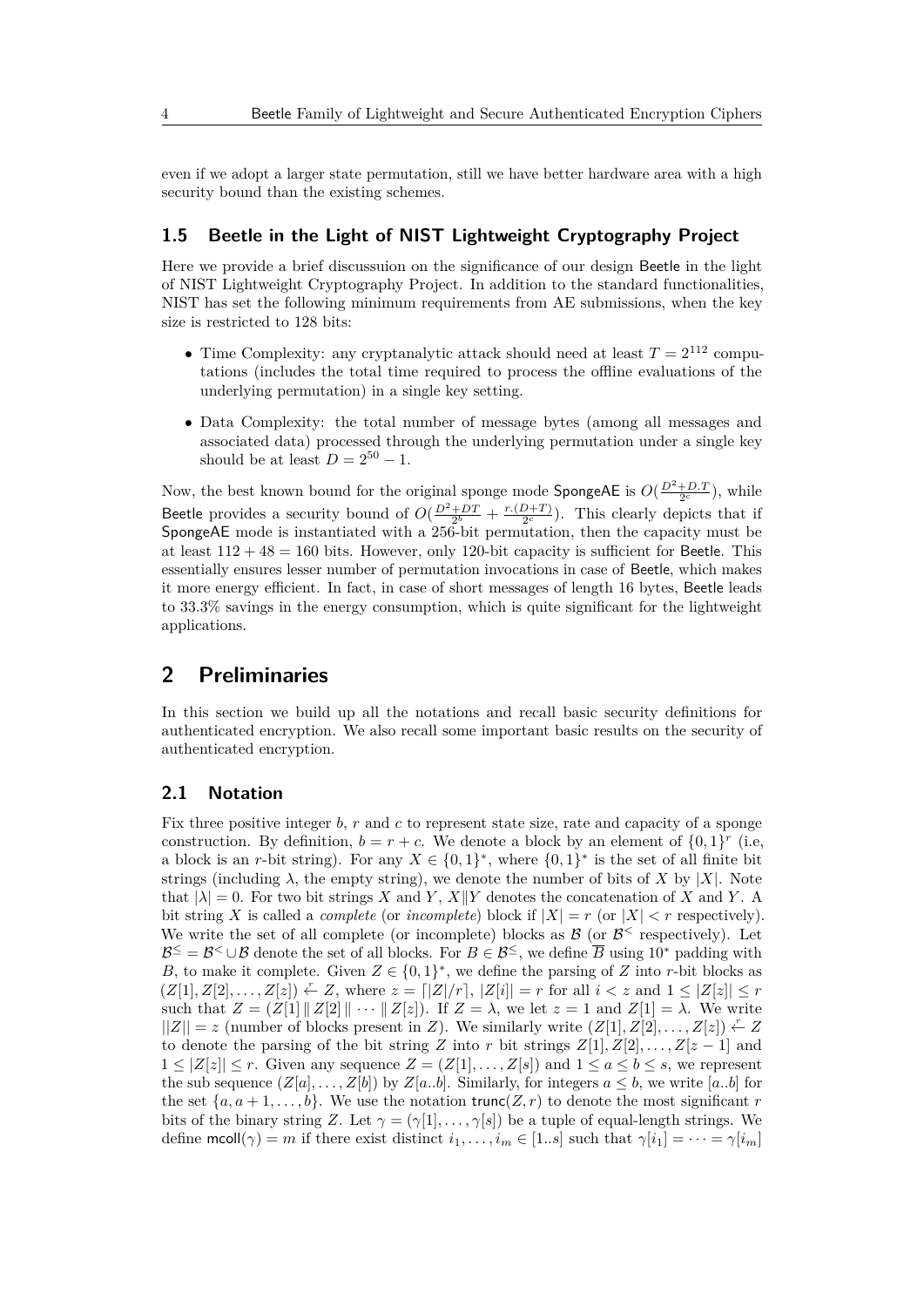and *m* is the maximum of such integer. We call  $\{i_1, \ldots, i_m\}$  to be an *m*-multi-collision set for  $\gamma$ .

# **2.2 Security Model**

In this section we provide the security definitions for authenticated encryption in ideal permutation model.

An authenticated encryption (AE) is an integrated scheme that provides both privacy of a plaintext  $M \in \{0,1\}^*$  and authenticity of M as well as associate data  $A \in \{0,1\}^*$ . Taking a nonce *N* (which is a value never repeats at encryption) together with associated date *A* and plaintext *M*, the encryption function of AE,  $\mathcal{E}_K$ , produces a tagged-ciphertext  $(C, T)$  where  $|C| = |M|$  and  $|T| = t$ . Typically, *t* is a fixed length. The corresponding decryption function,  $\mathcal{D}_K$ , takes  $(N, A, C, T)$  and returns a decrypted plaintext M when the verification on  $(N, A, C, T)$  is successful, otherwise returns the atomic error symbol denoted by ⊥.

**Unified Security Notion for AE in Random Permutation Model.** Let *f* be the underlying idealized permutation of an AE scheme  $\mathcal{E}$ . We define the advantage of an adversary  $A$  in breaking the AE-security of  $E$  under *ideal permutation* model as follows:

$$
\mathbf{Adv}_{\mathcal{E}}^{\mathrm{AE}}(\mathcal{A}) := |\Pr[\mathcal{A}^{f^{\pm}, \mathcal{E}_K, \mathcal{D}_k} = 1] - \Pr[\mathcal{A}^{f^{\pm}, \$,\perp} = 1]|,
$$

where the probabilities are taken over the random choices of  $f$ ,  $\hat{\mathbf{s}}$ ,  $K$ , and the random choices of A, if any. The fact that the adversary has access to both the forward and inverse permutations in *f* is denoted by  $f^{\pm}$ . We assume that adversary A is nonce-respecting, which means that it never makes two queries to  $\mathcal{E}_K$  or \$ with the same nonce. By  $\text{Adv}_{\text{SP}}^{\text{AE}}(q_e, q_p, q_v, \sigma_e, \sigma_v)$  we denote the maximum advantage taken over all adversaries that makes at most  $q_e$  encryption queries with a total length of at most  $\sigma_e$ , at most  $q_p$ queries to  $f^{\pm}$  and at most  $q_v$  decryption queries with a total length of at most  $\sigma_v$ .

### **2.3 Coefficients-H Technique**

In this section we give a quick high-level outline of coefficients H technique due to Patarin [\[30\]](#page-24-6). We will use this technique (without giving a proof) to prove our main theorem. Consider two oracles  $\mathcal{O}_0$  (the ideal oracle) and  $\mathcal{O}_1$  (the real oracle). Let  $\mathcal T$  denote the set of all possible *transcripts* an adversary can obtain. For any view  $\tau \in \mathcal{T}$ , we will denote the probability to realize the view as  $ip_{real}(\tau)$  (or  $ip_{ideal}(\tau)$ ) when it is interacting with the real (or ideal respectively) oracle. We call these *interpolation probabilities*. w.o.l.g., we assume that adversary is deterministic. Hence, the interpolation probabilities are the properties of the oracles only. As we deal with stateless oracles, these probabilities are independent of the order of query responses in the view.

<span id="page-4-0"></span>**Theorem 1.** *Suppose for a set*  $\mathcal{T}_{good} \subseteq \mathcal{T}$  *of views (called the* **good views**) the following *hold:*

- *1. For any adversary* A *playing against*  $\mathcal{O}_0$  *(the ideal), the probability of getting a view in*  $\mathcal{T}_{good}$  *is at least*  $1 - \epsilon_1$ *. We may denote the set*  $\mathcal{T} \setminus \mathcal{T}_{good}$  *by*  $\mathcal{T}_{bad}$ *. Hence, the the probability of getting a view in*  $\mathcal{T}_{bad}$  *is at most*  $\epsilon_{bad}$ *.*
- 2. For any view  $\tau \in \mathcal{T}_{good}$ , we have

$$
ip_{\text{real}}(\tau) \ge (1 - \epsilon_{\text{ratio}}) \cdot ip_{\text{ideal}}(\tau)
$$

*For an oracle*  $\mathcal{O}_1$  *satisfying* (1) and (2) above, for any adversary  $\mathcal{A}$ , we have  $\mathbf{Adv}_{\mathcal{O}_1}^{\text{prf}}(\mathcal{A}) \leq$  $\epsilon_{bad} + \epsilon_{ratio}$ .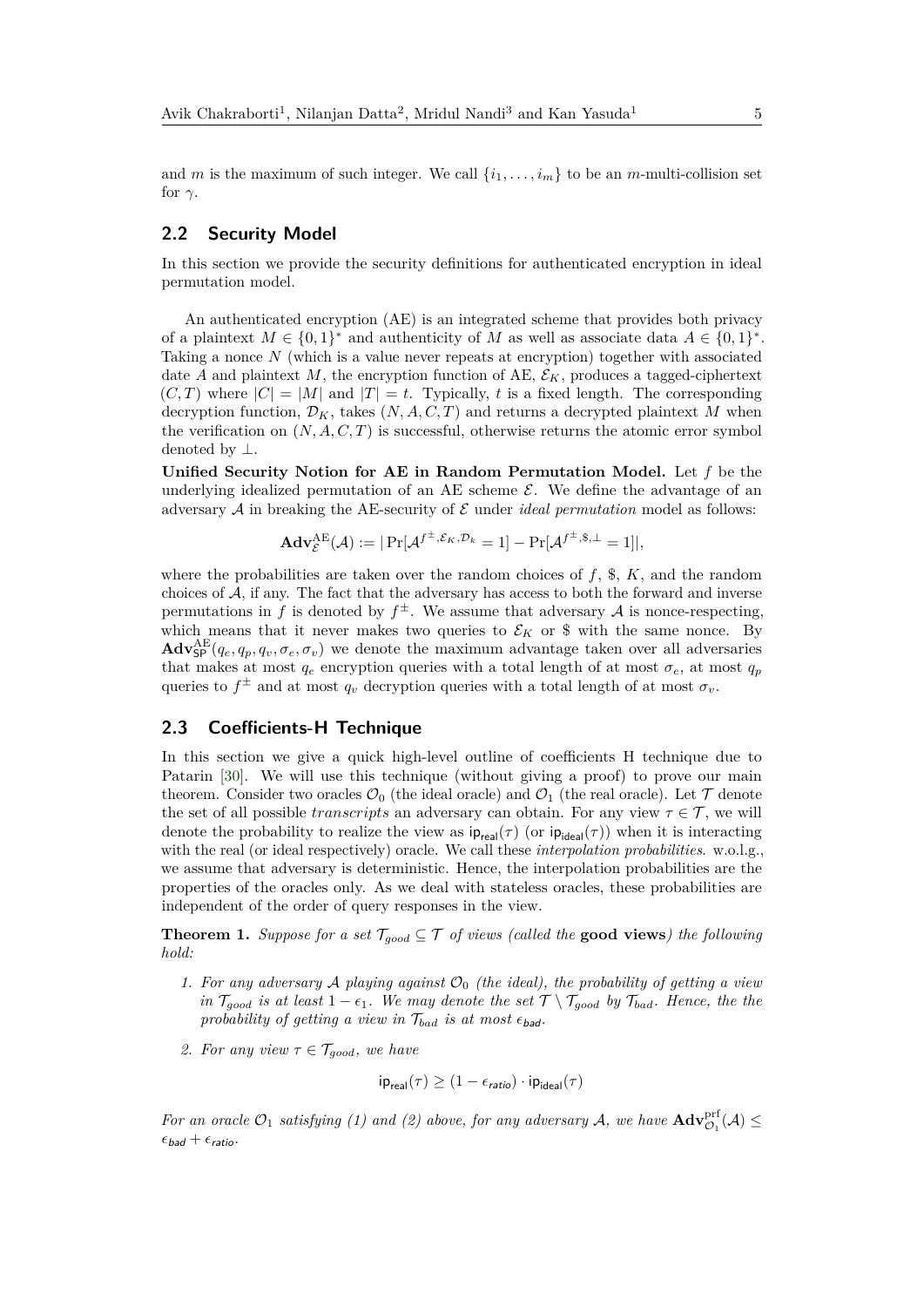# **3 Specification of Beetle**

In this section, we provide a formal specification of Beetle family, a variant of traditional duplex sponge. Similar to the original construction, we use a *b*-bit permutation *f* with rate *r* and capacity  $c = b - r$ . First we specify all the basic building blocks and parameters used in our construction, and then provide the formal algorithm along with a pictorial description.

#### **3.1 External Parameters and Recommended Parameter Sets**

The rate *r* and capacity *c* is taken as the external parameter. Recall that, these two explicitly determine the state size i.e.  $b = r + c$ . Depending on the application, we suggest the following recommended parameter sets:

**Beetle[Light+]** (for lightweight applications): This instantiation mainly focuses on lightweight applications. Here, we recommend to use the permutation  $P_{144}$  with the parameter set  $(r = 64, c = 80)$ .

**Beetle[Secure+]** (for highly secure applications): This is a highly secure instantiation of Beetle. Here, we recommend to use the permutation  $P_{256}$  (described in [\[20,](#page-23-6) [21\]](#page-23-10)) with the parameter set  $(r = 128, c = 128)$ .

# **3.2 Mathematical Components**

### **3.2.1 Feedback Function** *ρ*

Let  $W \in \{0,1\}^r$  and  $(W[1], W[2]) \stackrel{r/2}{\leftarrow} W$ , where  $W[i] \in \{0,1\}^{r/2}$ . We define shuffle :  $\mathcal{B} \to \mathcal{B}$ as shuffle $(W) = (W[2], W[2] \oplus W[1])$ . For  $I_1 \in \mathcal{B}$  and  $I_2 \in \mathcal{B}$ , we define the feedback function  $\rho : \mathcal{B} \times \mathcal{B} \to \mathcal{B} \times \mathcal{B}$  as follows:

 $\rho(I_1, I_2) = (O_1, O_2)$ , where  $O_1 := \rho_1(I_1, I_2) =$  shuffle $(I_1) \oplus I_2$ ,  $O_2 := \rho_2(I_1, I_2) = I_1 \oplus I_2$ .

The corresponding inverse feedback function  $\rho' : \mathcal{B} \times \mathcal{B} \to \mathcal{B} \times \mathcal{B}$  is defined as

 $\rho'(I_1, O_2) = (O_1, I_2)$ , where  $O_1 := \rho'_1(I_1, O_2) = \text{shuffle}(I_1) \oplus I_1 \oplus O_2$ ,  $I_2 := \rho_2(I_1, O_2) = I_1 \oplus O_2$ .

Note that, here we need the following requirements on the function shuffle:

- The mapping  $I \to \text{shuffle}(I)$  is bijective.
- The mapping  $I \to \text{shuffle}(I) \oplus I$  is also bijective.

It is easy to see that our choice of shuffle satisfies both the requirements.

#### **3.2.2 PHOTON Permutation**

**PHOTON** is a permutation on *b* bits where *b* can be written as  $b = d^2 \cdot s$ . The internal state of PHOTON is represented as a  $(d \times d)$  matrix whose each cell element is of *s* bits long. The permutation is composed of 12 rounds, each round containing four layers:

- AddConstants (AC). This function applies round-dependent constants to each cell of the first column.
- SBox (SBox). This function applies the s-bit Sbox to every cell of the internal state. For  $s = 4$ , Present SBox and  $s = 8$ , AES SBox are used.
- ShiftRows (SR): This function simply rotates each cell located at row *i* by *i* positions to the left.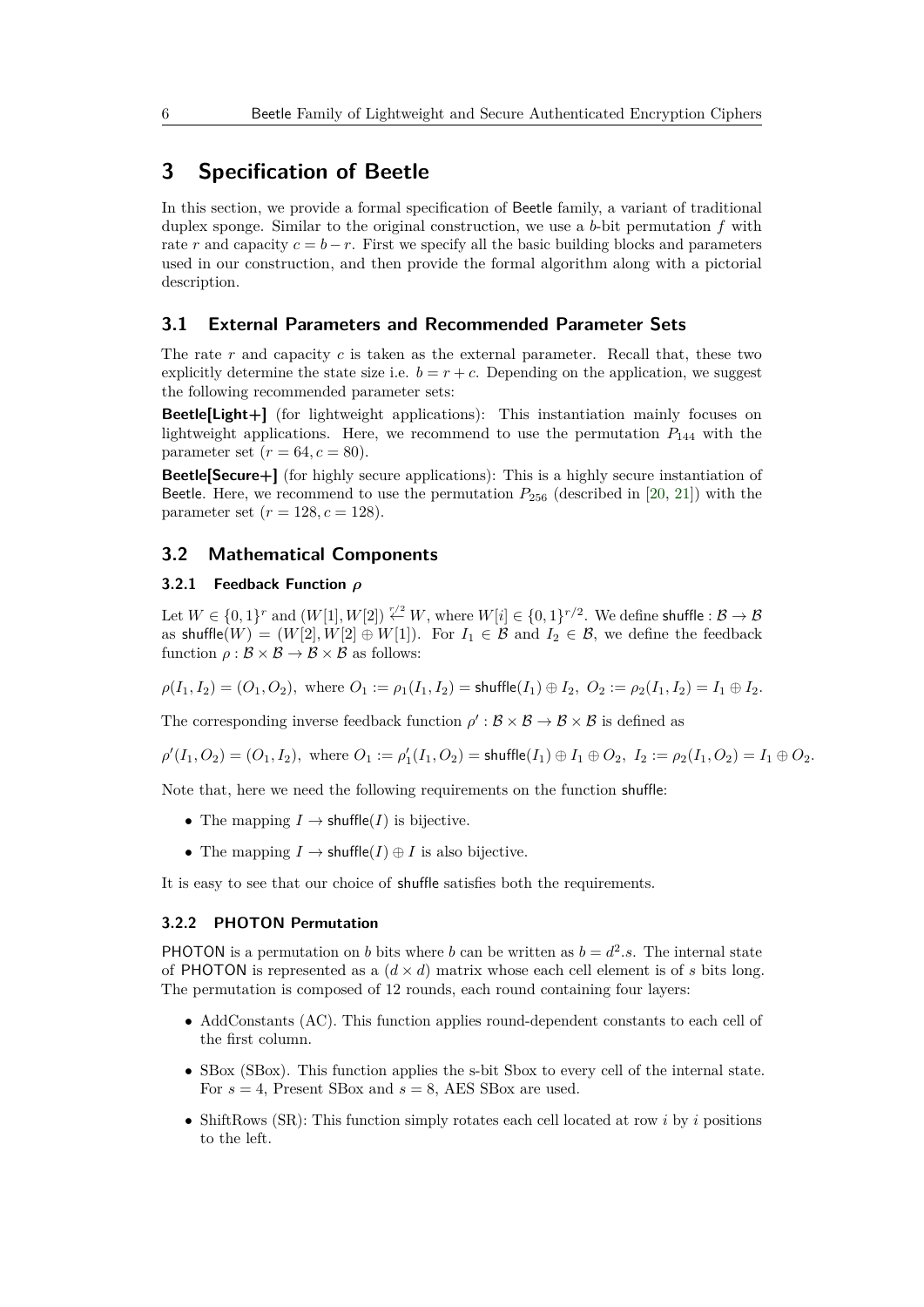



**Figure 1:** Beetle Construction with  $a = 3$  associated data blocks and  $m = 4$  message blocks. The value  $\text{Const}_A$  and  $\text{Const}_M$  is used to denote whether last associated data block and message block is complete or not.

• MixColumns (MC): This function updates linearly all columns independently using a light non MDS matrix  $M$  serially ( $d$  times) such that  $M^d$  is an MDS matrix. This provides maximal diffusion and also makes the circuit efficient for hardware implementation.

Complete details of PHOTON can be found in [\[21,](#page-23-10) [20\]](#page-23-6). In this work, we use two versions of PHOTON permutations on 144 bits and 256 bits which are denoted as  $P_{144}$  and  $P_{256}$ respectively. The parameters for these two versions are  $(s = 4, d = 6)$  and  $(s = 4, d = 8)$ respectively.

#### **3.3 Formal Specification of Beetle**

Formal specification of Beetle is presented in Fig. [2.](#page-7-0) The algorithm takes an *r*-bit nonce *N* and a master key *b*-bit *K*. The master key is  $K = K_1||K_2$ , where  $|K_1| = r$  and  $|K_2| = c$ . *N* and *K* are first loaded into the initial state as  $(N \oplus K_1)$   $|K_2$ . The state is then processed using *f* and next the encryption algorithm takes non-empty *A* and non-empty *M*, and outputs *C* and *T* such that  $|C| = |M|$  and  $|T| = r$ . The decryption algorithm takes  $(N, A, C, T)$  with  $|A|, |C| \neq 0$  and outputs *M* or  $\perp$ .

The hash module is a variant of traditional sponge mode with an API suitable for using it in an authenticated encryption mode. It takes *IV* to initialize the state and data *D*. The other input parameters such as  $\ell$  is used to initialize the counter for the internal state variables, const is used for domain separation for the associated data process and the message process, release is an indicator to output ciphertext/ message blocks along with the state value from hash and enc is used to denote whether we are invoking hash inside the encryption or decryption module. For associated data processing, we set release  $= 0$ to denote that it is not releasing any output block, it only updates the state.

#### **3.4 Security of Beetle**

Here we state the main security theorem for Beetle: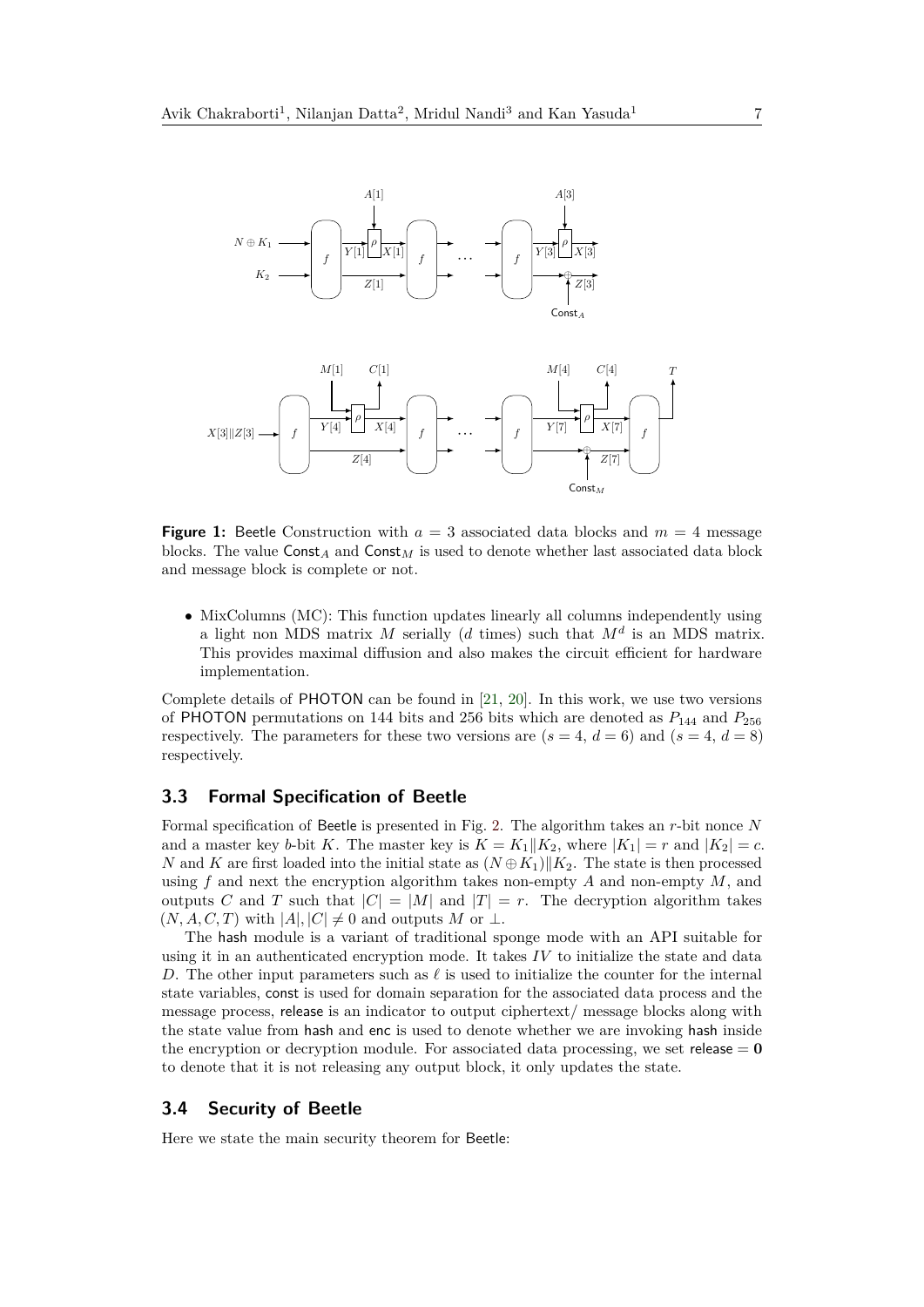<span id="page-7-0"></span> $\textbf{Module hash}(IV, D, \ell, \text{const}, \text{release}, \text{enc})$ 1.  $(D[1], \ldots, D[d]) \stackrel{r}{\leftarrow} D$ 2.  $X[\ell] \| Z[\ell] \leftarrow IV$ 3. **for**  $i = 1$  **to**  $d$ 4. *Y* [ $\ell$ +*i*| $\|Z[\ell+i+1]$  ←  $f(X[\ell+i-1]\|Z[\ell+i-1])$ 5. **If** enc = 1 **Then**:  $(X[\ell + i], O[i]) \leftarrow \rho(Y, D[i])$ 6. **Else**:  $(X[\ell + i], O[i]) \leftarrow \rho'(Y, D[i])$ 7.  $Z[\ell + d] \leftarrow Z[\ell + d] \oplus \text{const}$ 8. **If** release = 0 **Then**: **Return**  $X[\ell+d]$  $Z[\ell+d]$ 9. **Else**: **Return**  $((O[1], \ldots, O[d]), X[\ell+d] \| Z[\ell+d])$ **Module** Proc-A(IV, A,  $\ell$ , const)  $1. X \| Z \leftarrow \text{hash}(IV, A, \ell, \text{const}, \mathbf{0}, \mathbf{1})$ 2. **Return**  $X||Z$ **Module** Proc-M(IV, M,  $\ell$ , const)  $1. (O, X||Z) \leftarrow$  hash $(IV, M, \ell, \text{const}, \mathbf{1}, \mathbf{1})$ 2. **Return**  $(O, X||Z)$ **Module** Proc-C $(IV, C, \ell, \text{const})$  $1. (O, X||Z) \leftarrow$  hash $(IV, C, \ell, \text{const}, \mathbf{1}, \mathbf{0})$ 2. **Return**  $(O, X||Z)$ **Algorithm** Beetle- $\mathcal{E}_K(N, A, M)$ 1.  $(A[1], \ldots, A[a]) \leftarrow A$ 2.  $(M[1], \ldots, M[m]) \stackrel{r}{\leftarrow} M$ 3. const<sub>*A*</sub> =  $\begin{cases} 1 & \text{if } |A[a]| < r \end{cases}$ 2 otherwise. 4.  $\text{const}_M = \begin{cases} 3 & \text{if } |M[m]| < r \end{cases}$ 4 otherwise. 5.  $X[a] \|Z[a] \leftarrow \text{Proc-A}(N \oplus K_1 \| K_2, \overline{A}, 0, \text{Const}_A)$ 6.  $(C, X[a+m] \| Z[a+m]) \leftarrow \text{Proc-M}(X[a] \| Z[a], \overline{M}, a, \text{Const}_M)$ 7.  $T \leftarrow \text{trunc}(f(X[a+m] \| Z[a+m]), r)$ 8. **Return** *C*[1*..*|*M*|]*, T* **Algorithm** Beetle- $\mathcal{D}_K(N, A, C, T)$ 1.  $(A[1], \ldots, A[a]) \stackrel{r}{\leftarrow} A$ 2.  $(C[1], \ldots, C[c]) \leftarrow C$ 3. const<sub>*A*</sub> =  $\begin{cases} 1 & \text{if } |A[a]| < r \end{cases}$ 2 otherwise. 4.  $\text{const}_M = \begin{cases} 3 & \text{if } |M[m]| < r \\ 4 & \text{if } |S(m)| \end{cases}$ 4 otherwise. 5.  $X[a] \|Z[a] \leftarrow \text{Proc-A}(N \oplus K_1 \| K_2, \overline{A}, 0, \text{Const}_A)$ 6.  $(M, X[a + c]]Z[a + c]) \leftarrow \textsf{Proc-C}(X[a]]Z[a], \overline{C}, a, \textsf{Const}_M)$ 7.  $T' \leftarrow \text{trunc}(f(X[a+c]]|Z[a+c]), r)$ 8. **If**  $T' = T$  **Then: Return** *M*[1*..*|*C*|] 9. **Else**: **Return** ⊥

**Figure 2:** The encryption and decryption algorithms of Beetle. Here  $\forall i, |X[i]| = |Y[i]| =$  $|O[i]| = r$  and  $|Z[i]| = c$ .

*-*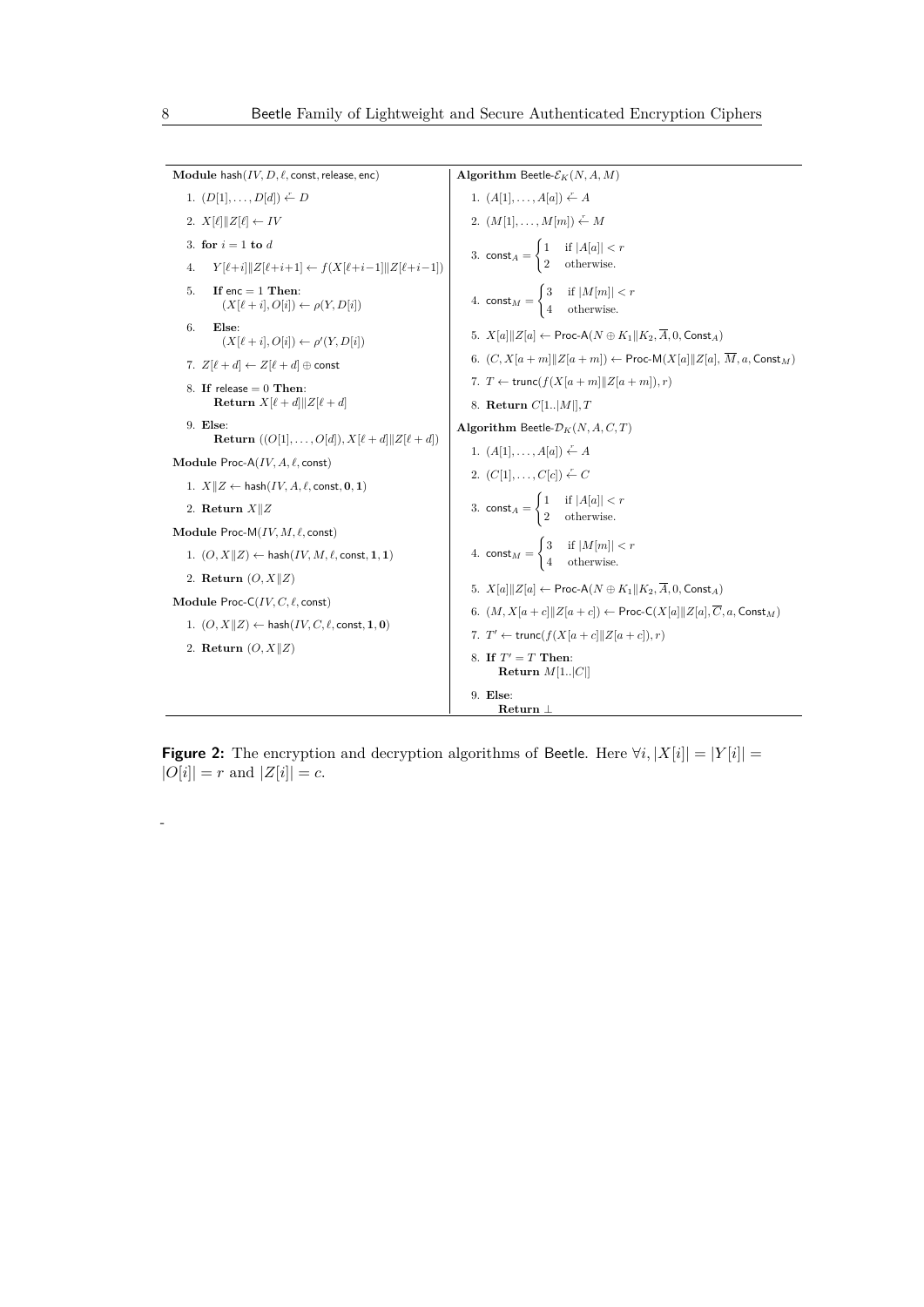$$
\mathbf{Adv}_{Beetle}^{\mathrm{AE}}(q_e,q_p,q_v,\sigma_e,\sigma_v,t) \leq \frac{2(\sigma_e+\sigma_v)(\sigma_e+q_p)}{2^b} + \left(\frac{q_p}{2^{r-1}}\right)^r + \left(\frac{q_p^2}{2^{r+c-1}}\right)^r + \frac{r\sigma_v}{2^c} + \frac{q_v}{2^r}.
$$

Based on the above theorem, Beetle[Light+] achieves 64-bit AE security and Beetle[Secure+] achieves 121-bit AE security. The proof of the above theorem is detailed in Sect. [4.](#page-8-0)

### **3.5 Features**

The sponge based mode described above aims to achieve high security bound. This in turn makes the mode lightweight by minimizing the state size. We follow the approach of boosting the security by using a combined feedback technique over the traditional duplex sponge. The AE security level increases from  $c/2$  to  $c - \log r$ . This in turns helps us to construct a scheme with the same security level but with a reduced state size. For example, Beetle[Secure+] achieves almost 128-bit security (121-bit security) with only a 256-bit state and  $c = 128$ . Beetle is a lightweight design (with small overheads from the tradition duplex sponge) that boosts the security without any restriction. Here we present a comparative study on the state size and security trade-off in Table [1.](#page-8-1)

Beetle also enjoys flexibility. It is easy to fit any permutation into this structure. This depicts that, when used with lighter permutations, it consumes lower hardware footprints. We can also play with *r* and *c* to make a proper trade off between the data absorption and the security level.

<span id="page-8-1"></span>**Table 1:** Comparative Study on the State size and Security Trade-off: for all the constructions, we have assumed that *n/*2 bits message is processed per primitive call. Here SpongeAE refers to the AE mode using traditional duplex sponge mode.

| Design        | State size   | Security         |
|---------------|--------------|------------------|
| <b>Beetle</b> | n            | $n/2 - \log n/4$ |
| COFB          | $(1.5n+k)/2$ | $n/4 - \log n/2$ |
| SpongeAE      | п.           |                  |

We would like to point out that, we have concentrated only on the round-based implementation with *n*-bit data path and that essentially ensures that the state size to be *n*. However, we agree that a real serialized implementation could make it area efficient, but state size would grow up close to  $1.5n$  ( $b + r$  in general). In addition, as far we know, in principle we need *n* bits for state and  $n/2$  bits for message buffer. However if we process message in one clock cycle we don't need to store the message buffer to an internal state. Note that this argument holds for duplex sponge, not imposed by the addition of feedback.

# <span id="page-8-0"></span>**4 Formal Security Proof**

In this section, we present the security analysis of Beetle, mainly we prove Theorem [2:](#page-0-0)

$$
\mathbf{Adv}_{\mathsf{Beetle}}^{\mathsf{AE}}(q_e,q_p,q_v,\sigma_e,\sigma_v,t) \leq \frac{2(\sigma_e+\sigma_v)(\sigma_e+q_p)}{2^b} + \left(\frac{q_p}{2^{r-1}}\right)^r + \left(\frac{q_p^2}{2^{b-1}}\right)^r + \frac{r(q_p+\sigma_v)}{2^c} + \frac{q_v}{2^r}
$$

### **4.1 Notations and Set-up**

Fix a deterministic non-repeating query making distinguisher adv that interacts with either (1) the real oracle (Beetle<sup>f</sup>, f) or (2) the ideal oracle  $(\$, f)$  making at most

1.  $q_e$  encryption queries  $(N_i, A_i, M_i)_{i=1..q_e}$  with an aggregate of total  $\sigma_e$  many blocks,

*.*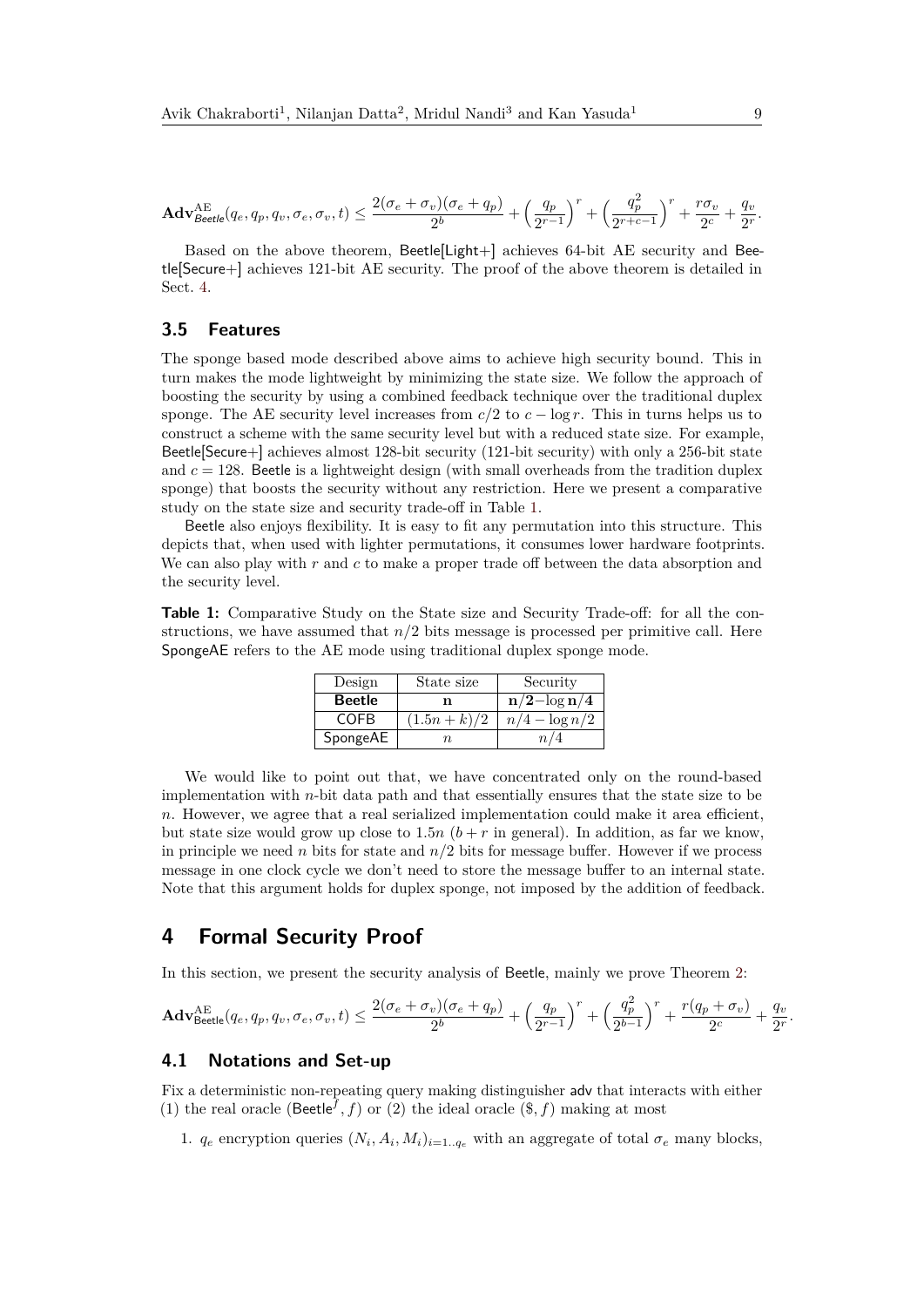- 2.  $q_f$  offline or direct forward queries  $(Q_i^+)_{i=1..q_f}$  to  $f$ ,
- 3.  $q_b$  direct backward queries  $(Q_i^-)_{i=1..q_b}$  to  $f^{-1}$  and
- 4. attempts to forge with  $q_v$  many queries  $(N_i^*, A_i^*, C_i^*, T_i^*)_{i=1..q_v}$  having a total of  $\sigma_v$ many blocks.

We assume  $q_p = q_f + q_b$  to be the total no of offline or direct queries. Also assume that,  $\forall i, M_i$  and  $A_i$  have  $m_i$  and  $a_i$  blocks respectively and  $C_i^*$  and  $A_i^*$  have  $c_i^*$  and  $a_i^*$  blocks respectively. We use the notation  $X^*, Z^*, Y^*$  and  $Z'^*$  to denote the intermediate variables corresponding to the forging queries.

#### **4.2 Overview of the Attack Transcript**

We begin with a description of the ideal oracle which consists of two phases. In the on line phase, for any encryption queries  $(N_i, A_i = (A_i[1], \ldots, A_i[a_i]), M_i = (M_i[1], \ldots, M_i[m_i]),$ the oracle samples the cipher text blocks  $C_i = (C_i[1], \ldots, C_i[m_i]) \leftarrow \S \{0, 1\}^{r.m_i}$  and the tag  $T_i \in \{0,1\}^r$  uniformly at random and returns it to A. For any direct forward query  $Q_i^+$ to *f*, the oracle returns  $(L_i^+ \| R_i^+) := f(Q_i^+)$  uniformly at random. Here  $L_i^+$  and  $R_i^+$  denote the rate (most significant *r* bits) and capacity (least significant *c* bits) of the value  $f(Q_i^+)$ . Similarly for any direct backward query  $Q_i^-$  to f, the oracle returns  $L_i^- \| R_i^- := f^{-1}(Q_i^-)$ uniformly at random. For any forging query  $(N_i^*, A_i^*, C_i^*, T_i^*)$ , the oracle returns  $\perp$ .

OFFLINE CHAIN. We call that there exists a chain of sequence  $(L_{i_1}, L_{i_2}, \ldots, L_{i_{\mu+1}})$ , denoted by Chain $(L_{i_1}, L_{i_2}, \ldots, L_{i_{\mu+1}})$  if there exists  $R_{i_1}, \ldots, R_{i_{\mu+1}}$  such that the following chain is obtained via offline queries:

$$
f(L_{i_1} \| R_{i_1}) = L'_{i_2} \| R_{i_2},
$$
  
\n
$$
f(\rho'_1(L'_{i_2}, L_{i_2}) \| R_{i_2}) = L'_{i_3} \| R_{i_3},
$$
  
\n
$$
\vdots
$$
  
\n
$$
f(\rho'_1(L'_{i_{\mu-1}}, L_{i_{\mu-1}}) \| R_{i_{\mu-1}}) = L'_{i_{\mu}} \| R_{i_{\mu}},
$$
  
\n
$$
f(\rho'_1(L'_{i_{\mu}}, L_{i_{\mu}}) \| (R_{i_{\mu}} \oplus \text{const})) = L_{i_{\mu+1}} \| R_{i_{\mu+1}},
$$

We use the notation  $mChain(L_{i_1}, L_{i_2}, \ldots, L_{i_{\mu+1}})$  to denote number of  $(R_{i_1}, R_{i_2}, \ldots, R_{i_{\mu+1}})$ for which the event  ${\sf Chain}(L_{i_1}, L_{i_2}, \ldots, L_{i_{\mu+1}})$  occurs. We use the notation  ${\sf Init}(L_{i_1}, L_{i_2}, \ldots, L_{i_{\mu+1}})$ to denote the set of  $R_{i_1}$  values for which  $\textsf{Chain}(L_{i_1}, L_{i_2}, \ldots, L_{i_{\mu+1}})$  occurs.

Next, in the offline phase (i.e. after  $A$  makes all the queries responses), it sets all the  $X_i[a_i+k], Y_i[a_i+k]$  values:  $Y_i[a_i+k] := M_i[k] \oplus C_i[k], \; X_i[a_i+k] := \mathsf{shuffle}(M_i[k] \oplus \emptyset)$  $C_i[k] \oplus M_i[k]$ , for all  $k = 1, ..., m_i$ . Then it samples  $X_i[k]$ ,  $Y_i[k]$ , for all  $k = 1, ..., a_i$ and the internal chaining values i.e.  $Z_i[k]$ , for all  $k = 1, \ldots, a_i + m_i$  uniformly at random from  $\{0,1\}^c$ . For all  $k \leq a_i^*$ , the values  $Y_i^*[k], Z_i^*[k]$  are set to  $Y_j[k], Z_j[k]$  respectively, *if*  $\exists j, N_i^* = N_j, A_i^*[1..k] = A_j[1..k]$ . Similarly, for all  $a_i^* + 1 \le k \le a_i^* + m_i^*$ , the values  $Y_i^*[k], Z_i^*[k]$  are set to  $Y_j[k], Z_j[k]$  respectively, if  $\exists j, N_i^* = N_j, A^* = A_j, C_i^*[1..k] = C_j[1..k]$ . The value  $X_i^*[k]$  is defined as  $Y_i^*[k] \oplus A^*[k]$ , for  $k \leq a_i^*$ . The value  $X_i^*[a_i^* + k]$  is defined as  $Y_i^*[a^* + k] \oplus M^*[k]$ , for  $k \leq m_i^*$ . All the remaining  $Y^*$  values are sampled uniformly at random and corresponding *X*<sup>∗</sup> variables are set accordingly.

If A interacts with real oracle, we always have (i)  $f(N_i||K) = X_i[0]||Z_i[0]$  and (ii)  $f(X_i[j] \| Z_i[j-1]) = Y_i[j] \| Z_i[j], i = 1..q_e, j = 1,..,a_i + m_i - 1$  and  $f(X_i[a_i + m_i] \| Z_i[a_i + m_i])$  $m_i$ ]) =  $Y_i[a_i + m_i]$   $Z_i[a_i + m_i] \oplus$  Const<sub>M</sub>, where  $X[i]$  and  $Y[i]$ s are computed via  $\rho$ .

Overall, the transcript of the adversary  $\tau := (\tau_e, \tau_p, \tau_v)$  be the list of queries and responses of  $A$  that constitutes the query response transcript of  $A$ , where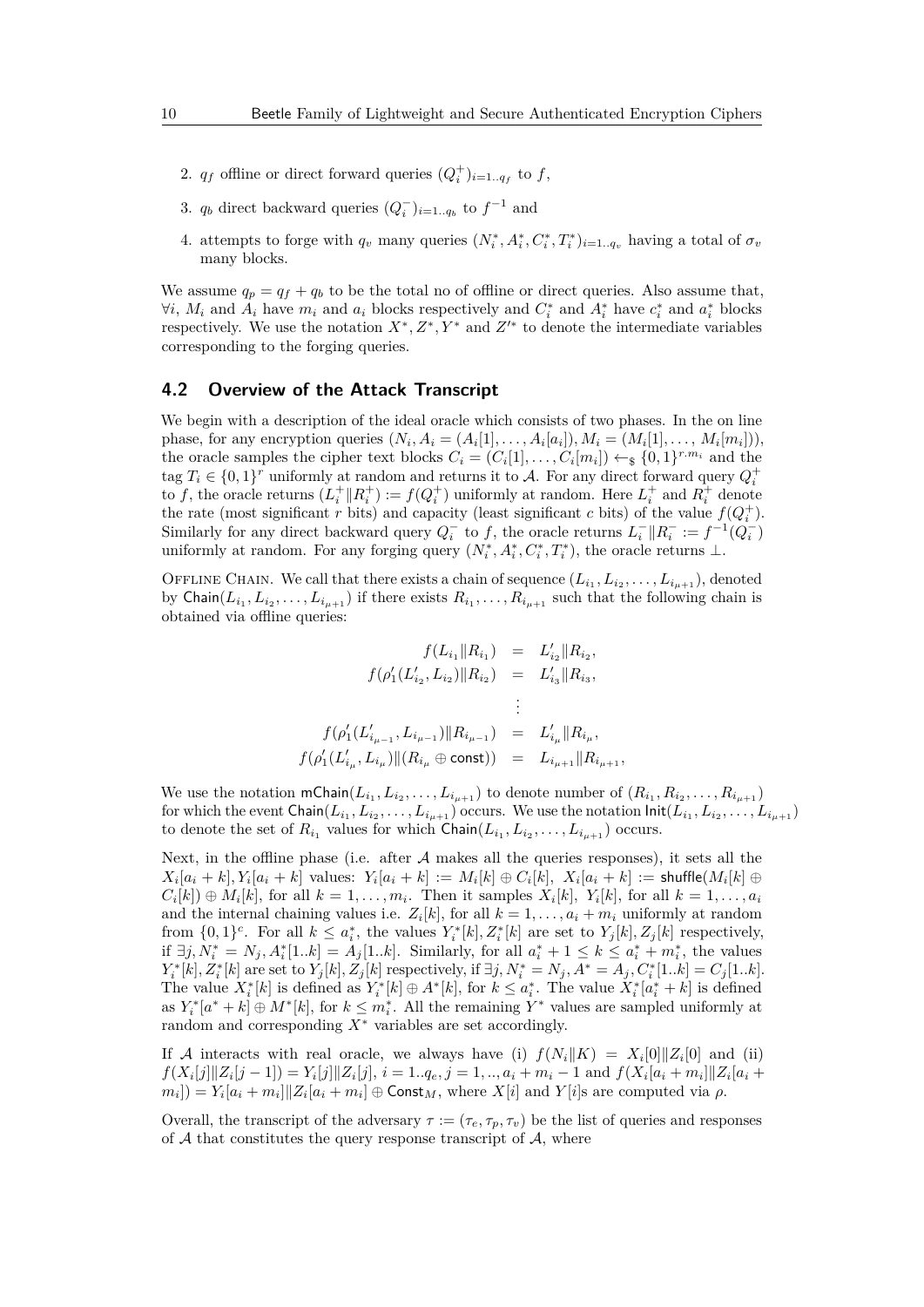- $\bullet$   $\tau_e = (N_i, A_i, M_i, C_i, Z_i, T_i)_{i=1..q_e},$
- $\tau_p = (Q_i^+, f(Q_i^+))_{i=1..q_f} \cup (f^{-1}(Q_i^-), Q_i^-)_{i=1..q_b}$  and
- $\tau_v = (N_i^*, A_i^*, C_i^*, T_i^*, \bot), i = 1..q_v.$

We denote  $ip_{\text{ideal}}$  and  $ip_{\text{real}}$  the probability distribution of transcript  $\tau$  induced by the ideal world and real world respectively.

# **4.3 Identifying and Bounding Bad Events**

Now, we fix  $\lambda > 0$ , and define a set of events (initial bad events) for which the adversary aborts.

• B1: initColl. This event denotes that the initial state collides with a direct forward query or the response of a direct backward query, i.e.

$$
\exists i, j \ (N_i \oplus K_1 \parallel K_2) \in \{Q_j^+, L_k^- \| R_k^- \}.
$$

• B2:  $mColl(X) > \lambda$ . This event signifies that  $\lambda$  multi-collision occurs in the rate part of the encryption queries. Formally,  $\exists w \geq \lambda, i_1, i_2, \ldots, i_w$  such that

$$
X_{i_1}[j_1] = X_{i_2}[j_2] = \cdots = X_{i_w}[j_w].
$$

• B3: inpColl. This event denotes a state collision in the input of a permutation. This can happen when: (i) two input states to the permutation collides during the online (encryption) queries or (ii) an input state in the online (encryption) query collides with a direct forward query or the response of a direct backward query. Technically speaking, this event occurs when either

 $\exists i, j, i', j' \ni (X_i[j] \| Z_i[j]) = (X_{i'}[j'] \| Z_{i'}[j'])$  or  $\exists i, j, k (X_i[j] \| Z_i[j]) \in \{Q_k^+, L_k^-[R_k^-\}.$ 

• B4: outColl. This event denotes a state collision in the output of a permutation. This can happen when: (i) two output states to the permutation collides during the online (encryption) queries or (ii) an output state in the online (encryption) query collides with a direct backward query i.e. either

$$
\exists i, j, i', j' \ni (Y_i[j] \| Z_i[j+1]) = (X_{i'}[j'] \| Z_{i'}[j'+1]) \text{ or}
$$
  

$$
\exists i, j, k \ (Y_i[j] \| Z_i[j+1]) \in \{Q_k^-, L_k^+ \| R_k^+ \}.
$$

• B5: mColl $(L^+) > \lambda$ . This event signifies that  $\lambda$  multi-colllision occurs in the rate part of the direct permutation queries. Technically seen, this event can be written as:  $\exists w \geq \lambda, i_1, i_2 \ldots, i_w$  such that

$$
L_{i_1}^+ = L_{i_2}^+ = \cdots = L_{i_w}^+.
$$

• B6: mColl $(L^-) > \lambda$ . This event signifies that  $\lambda$  multi-colllision occurs in the rate part of the direct inverse permutation queries. Technically seen, this event can be written as:  $\exists w \geq \lambda, i_1, i_2, \ldots, i_w$  such that

$$
L_{i_1}^- = L_{i_2}^- = \cdots = L_{i_w}^-.
$$

• B7: mMitM $(L^+, R^+, L^-, R^-) > \lambda$ . This event signifies that  $\lambda$  Meet-in-the-Middle type collision occurs via the direct permutation and inverse permutation queries. More formally, the event is expressed as:  $\exists w > \lambda, i_1, i_2, \ldots, i_w$  such that

$$
\begin{aligned} \rho_1'(L_{i_1}^+, L_{j_1}^-) &= \rho_1'(L_{i_2}^+, L_{j_2}^-) = & \cdots &= \rho_1'(L_{i_\lambda}^+, L_{j_\lambda}^-), \\ R_{i_1}^+ &= R_{j_1}^-, R_{i_2}^+ = R_{j_2}^-, & \cdots, R_{i_\lambda}^+ = R_{j_\lambda}^-.\end{aligned}
$$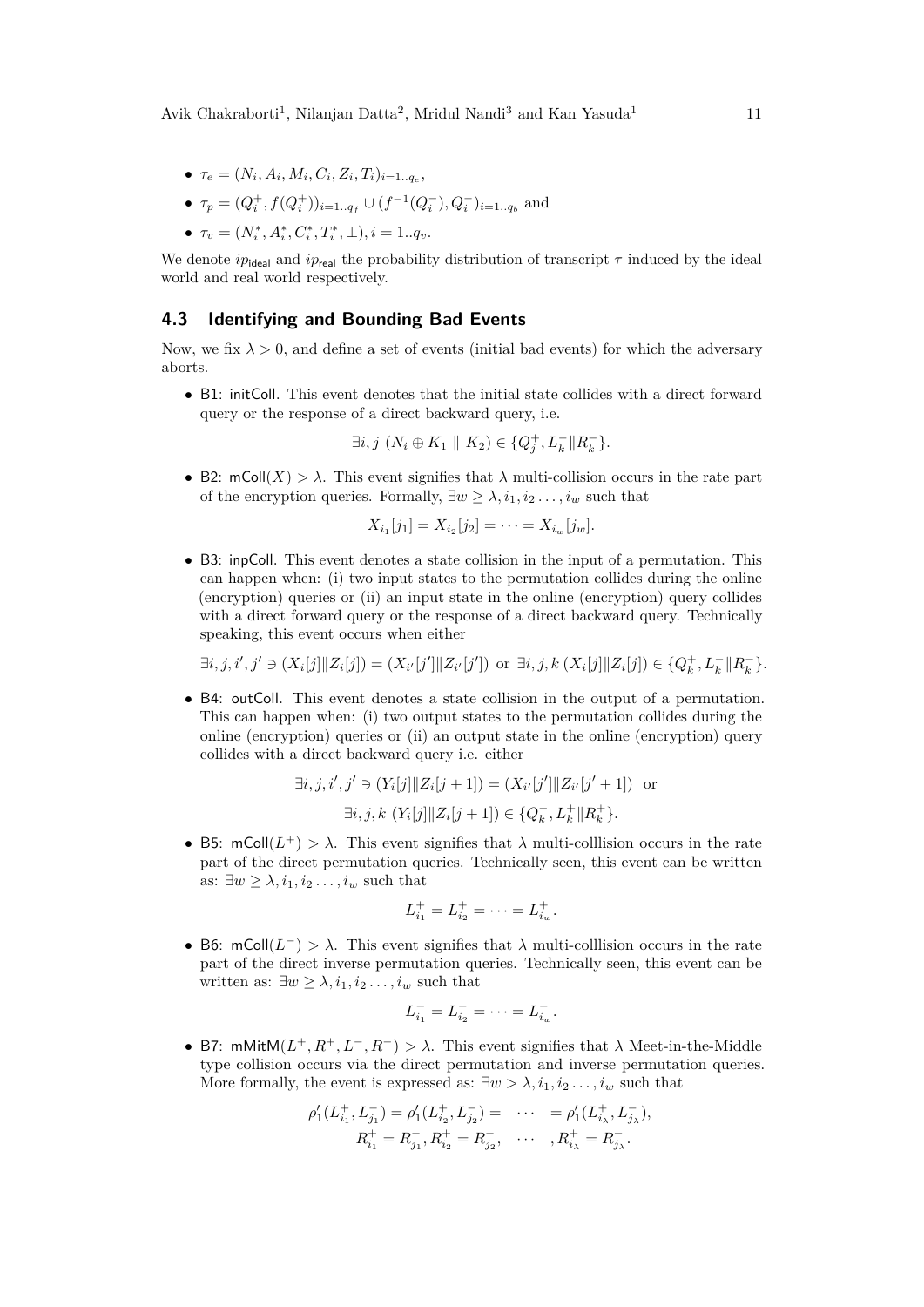• B8: Forge. This event signifies that for some forging query, none of the states are fresh and the final tag also matches. Technically, ∃ *i* such that

$$
- \ \forall j \le (a_i^* + m_i^*), \ X_i^*[j] \| Z_i^*[j] \text{ is not fresh, and}
$$
  
-  $f(X_i^*[a_i^* + m_i^*]] | Z_i^*[a_i^* + m_i^*]) = T_i^* \| \star.$ 

The following lemma bounds the probability of bad transcripts in ideal oracle:

**Lemma 1.** *Let*  $\epsilon_{bad}$  *denotes the probability of the event* (B1  $\vee$  B2 $\cdots$   $\vee$  B8)*. Then,* 

$$
\epsilon_{\textit{bad}} \leq \frac{(\sigma_e q_p + \sigma_e^2 + \sigma_e \sigma_v + q_p \sigma_v)}{2^b} + \frac{\lambda q_p}{2^c} + \frac{q_p^{\lambda}}{2^{r(\lambda-1)}} + \frac{q_p^{2\lambda}}{2^{r(\lambda-1)+c\lambda}} + \frac{\lambda \sigma_v}{2^c}
$$

*.*

*Proof.* Here we provide the upper bounds for the bad events (in ideal oracle) one by one, as follows:

**Bounding** Pr[B1]. As the key  $K_1$  and  $K_2$  is chosen uniformly at random, for any fix *i* and *j*, we have

$$
\Pr[(N_i \oplus K_1) || K_2 \in \{Q_j^+, L_j^- || R_j^- \}] = 2^{1-b}.
$$

Now, varying over all choices of *i* and *j*, we have

$$
\Pr[\mathsf{B1}] \le \frac{q_e.q_p}{2^{b-1}}.
$$

**Bounding** Pr[B2]. Fix  $i_1, \ldots, i_\lambda$ . As, all the *X* values are (i) either sampled uniformly at random, or (ii) defined from *C* values which are sampled uniformly at random. Hence,

$$
\Pr[X_{i_1}[j_1] = X_{i_2}[j_2] = \cdots = X_{i_\lambda}[j_\lambda]] \le 2^{-r(\lambda - 1)}.
$$

Now, varying over all possible choices of  $i_1, \ldots, i_\lambda$ ,

$$
\Pr[\mathsf{B2}] \leq \frac{\binom{\sigma_e}{\lambda}}{2^{r(\lambda-1)}}.
$$

**Bounding** Pr[B3]. This probability stands for the (i) input state collisions between two online queries or (ii) between one online query and one offline query. As all the  $C_i[j]$ (and hence  $X_i[j]$ ),  $Z_i[j]$  values are sampled uniformly at random, for any fixed  $i, j, i', j'$ , we have  $Pr[(X_i[j] \| Z_i[j]) = (X_{i'}[j'] \| Z_{i'}[j'])] = 2^{-b}$ . On the other hand, for any fixed  $i, j, k$ ,  $Pr[X_i[j] \mid Z_i[j] \in \{Q_k^+, L_k^-[R_k^-]\} = 2^{1-b}$  (if the offline query is made earlier) and  $Pr[X_i[j] \mid Z_i[j] \in Q_k^+] = 2^{-c}$  (as adversary can choose the offline query keeping the rate part as  $X_i[j]$ ). For the last case, given  $B2$ , the number of choices for  $(i, j)$  can be at most *λ*. Now, combining all the cases and varying over all possible choices, we obtain

$$
\Pr[\mathsf{B3}|\mathsf{B2}] \le \frac{\binom{\sigma_e}{2}}{2^{b-1}} + \frac{\sigma_e.q_p}{2^{b-1}} + \frac{\lambda.q_p}{2^c}.
$$

**Bounding** Pr[B4]. This probability stands for the output state collisions between two online queries or between one online query and one offline query. Again, with a similar logic as used in the previous case, one can show

$$
\Pr[\mathsf{B4}|\mathsf{B2}] \le \frac{{\sigma_\mathrm{e}}}{2^{b-1}} + \frac{\sigma_\mathrm{e}.q_p}{2^{b-1}} + \frac{\lambda.q_p}{2^c}.
$$

**Bounding** Pr[B5]. Fix  $i_1, \ldots, i_\lambda$ . As, all the  $L^+$  values are sampled uniformly at random,

$$
\Pr[L_{i_1}^+ = L_{i_2}^+ = \dots = L_{i_\lambda}^+] \le 2^{-r(\lambda - 1)}.
$$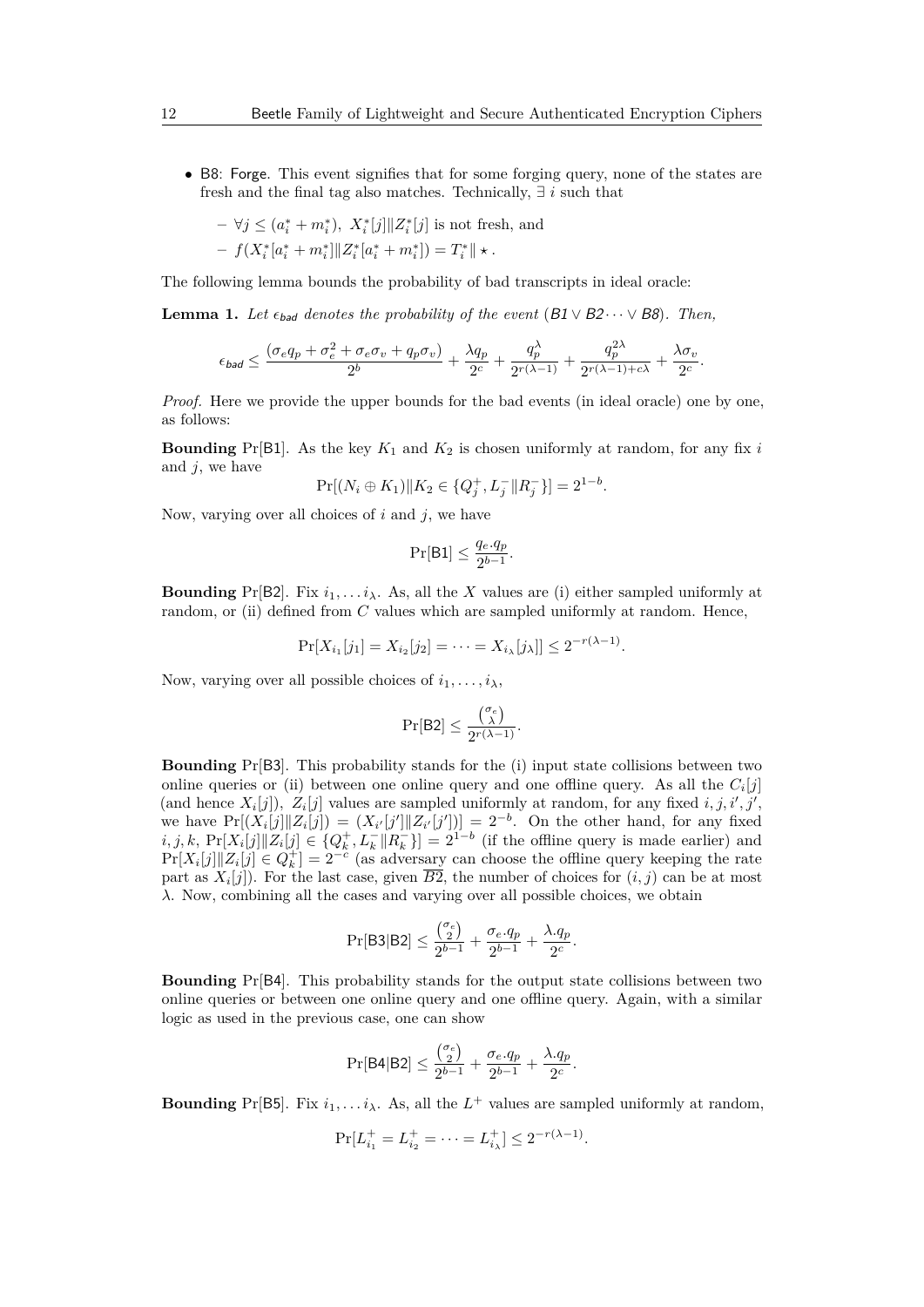Now, varying over all possible choices of  $i_1, \ldots, i_\lambda$ ,

$$
\Pr[\mathsf{B5}] \leq \frac{{q_p \choose \lambda}}{2^{r(\lambda-1)}}.
$$

**Bounding** Pr[B6]. Fix  $i_1, \ldots, i_\lambda$ . As, all the  $L^-$  values are sampled uniformly at random,

$$
\Pr[L_{i_1}^- = L_{i_2}^- = \dots = L_{i_\lambda}^-] \le 2^{-r(\lambda - 1)}.
$$

Now, varying over all possible choices of  $i_1, \ldots, i_\lambda$ ,

$$
\Pr[\mathsf{B6}] \leq \frac{\binom{q_p}{\lambda}}{2^{r(\lambda-1)}}.
$$

**Bounding** Pr[B7]. Fix  $i_1, \ldots, i_\lambda$ . As, all the  $L^+$ ,  $L^-$  values are sampled uniformly at random,

$$
\Pr[\rho'_1(L_{i_1}^+, L_{j_1}^-) = \dots = \rho'_1(L_{i_\lambda}^+, L_{j_\lambda}^-); \ R_{i_1}^+ = R_{j_1}^-, \dots, R_{i_\lambda}^+ = R_{j_\lambda}^-] \le \frac{1}{2^{r(\lambda - 1)} \cdot 2^{c\lambda}}.
$$

Now, varying over all possible choices of  $i_1, j_1, \ldots, i_\lambda, j_\lambda$ ,

$$
\Pr[\mathsf{B7}] \le \frac{\binom{q_p}{2\lambda}}{2^{r(\lambda-1)}\cdot 2^{c\lambda}}.
$$

**Bounding** Pr[B8]. Recall that the event B7 occurs if there exists a forging query  $(N_i^*, A_i^*, C_i^*, T_i^*)$  such that  $\forall j \leq (a_i^* + m_i^* + 1), X_i^*[j] \|Z_i^*[j]\|$  is not fresh, and  $f(X_i^* [a_i^* +$  $m_i^*$ || $Z_i^*$  $[a_i^* + m_i^*]$  $= T_i^*$ || $\star$ . Now we consider the following cases:

CASE A.  $\forall j$ ,  $N_i^* \neq N_j$ . The probability that the initial state  $(N \oplus K_1 || K_2)$  matches with any encryption or direct query state, can be bounded by probability  $\frac{\sigma_e + q_p}{2^b}$ .

CASE B.  $N_i^* = N_j, A_i^* \neq A_j$ . Let *p* be the common prefix block index of  $A_i^*$  and *A*<sub>j</sub> i.e.  $A_i^*[1,p] = A_j[1,p], A_i^*[p+1] \neq A_j[p+1].$  The probability that the state  $X^*[a_i^* + p + 1]$   $Z^*[p+1]$  matches with any encryption or direct query state, can be bounded by probability  $\frac{\sigma_e + q_p}{2^b}$ .

CASE C.  $(N_i^*, A_i^*) = (N_j, A_j)$ . Let *p* be the common prefix of the corresponding ciphertexts i.e  $C_i^*[1..p] = C_j[1..p], C_i^*[p+1] \neq C_j[p+1]$ . It is easy to see that  $X_i^*[a_i^*+p+1] =$  $\rho'_1(C_j[p+1] \oplus M_j[p+1], C_i^*[p+1])$ . Now, for **B8** to hold, we need

- (i)  $m\text{Chain}(X_i^*[a_i^*+p+1], C_i^*[p+2], \ldots, C_i^*[m_i^*], T^*) \ge 1$  and  $Z_i^*[a_i^*+p+1] \in \text{Init}[X_i^*[p+1], C_i^*[p+1], \ldots, C_i^*[m+1], T^*)$  $1], C^*_i[p+2], \ldots, C^*_i[m^*_i], T^*],$  or
- (ii)  $\exists j, k$ ;  $X_i^* [a_i^* + p + 1] = X_j[k]$  and  $Z_i^* [a_i^* + p + 1] = Z_j[k]$

Now we make the following claim:

**Claim.**  $mChain(X_i^*[a_i^* + p + 1], C_i^*[p + 2], \ldots, C_i^*[m_i^*], T^*) \le (m_i^* + 1)\lambda$ , given that B5, B6 *and* B7 *have not occured.* [1](#page-12-0)

*Proof.* Suppose the claim is not true. Now by simple application of Pigeon-hole principle, the above offine chain of length at most  $m_i^*$  necessarily gives rise to one of three events:

• There exist at least  $\lambda$  many offine chain with f queries only: this essentially forces a *λ*-multicollision in  $L^+$  values (and the value is  $T^*$ ), which is nothing but the event B5.

<span id="page-12-0"></span><sup>&</sup>lt;sup>1</sup>Note that, in the original sponge construction **SpongeAE**, the above claim doesn't hold as  $(m_i^* + 1)\lambda$ many collisions in an offine chain doesn't necessarily converges to *λ*-multicollisions there.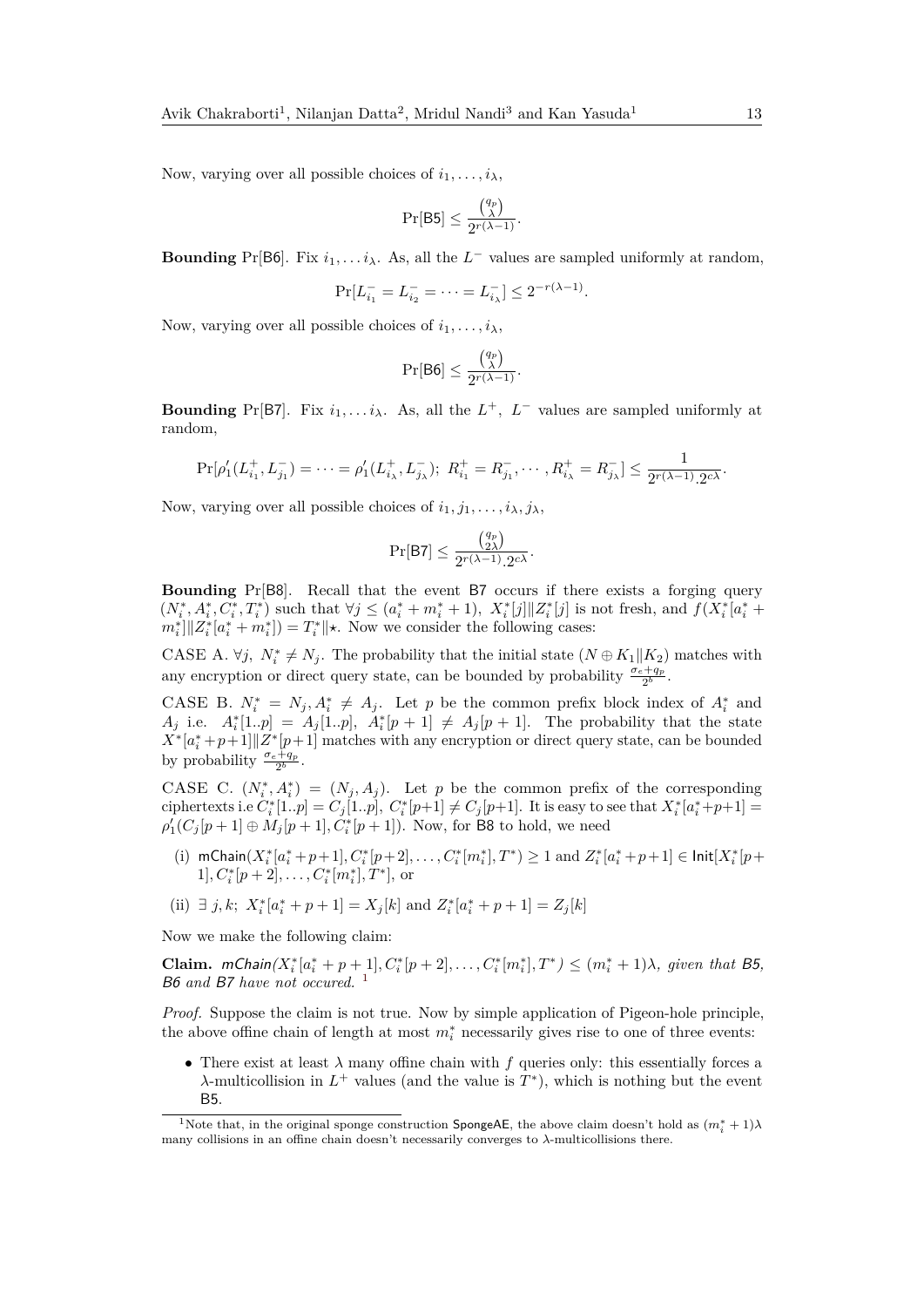- There exist at least *λ* many offine chain with *f* <sup>−</sup><sup>1</sup> queries only: this forces a *λ*multicollision in  $L^-$  values (and the value is  $X_i^*$  [ $a_i^*$  +  $p$  + 1]), which is nothing but the event B6.
- There exists at least  $\lambda$  many offine chain with  $f$  and  $f^{-1}$  that meets in the  $i^{th}$  state: this forces a  $\lambda$ -multicollision of type MitM at the  $i^{th}$  state, which is is nothing but event B7.

Given the above claim holds, the probability that  $Z_i^*[a_i^* + p + 1] \in \text{Init}(X_i^*[a_i^* + p + 1], C_i^*[p +$  $2], \ldots, C^*_i[m_i^*], T^*)$  is bounded by  $\frac{(m_i^* + 1)\lambda}{2^c}$ . This is due to the uniform random sampling of the *Z* values. On the other hand, given that B2 hasn't occur, the probability that  $Z_i^*[a_i^* + p + 1] = Z_j[k]$  can be bounded by  $\frac{\lambda}{2^c}$ . Hence,

$$
\Pr[B8 | \overline{B2} \wedge \overline{B5} \wedge \overline{B6} \wedge \overline{B7}] \leq \sum_{i=1}^{q_v} \left( \frac{\sigma_e + q_p}{2^b} + \frac{(m_i^* + 2)\lambda}{2^c} \right) \leq \frac{(\sigma_e + q_p) \cdot q_v}{2^b} + \frac{\sigma_v \lambda}{2^c}.
$$

The lemma follows as we sum all the probabilities.

**4.4 Analysis of Good Transcripts**

Having defined and bounded the probability of realizing bad transcript in ideal world, it only remains to lower bound the ratio of real and ideal interpolation probability for a good transcript. Fix a good attainable transcript  $\tau := (\tau_e, \tau_p, \perp_{\text{all}})$  where  $\perp_{\text{all}}$  is used to represent that all the verification queries output is ⊥. It is easy to see that,

$$
ip_{\text{ideal}} = \mathsf{Pr}_{\text{ideal}}[\tau] = \mathsf{Pr}_{\text{ideal}}[\tau_e, \tau_p, \bot_{\text{all}}] \\
= \mathsf{Pr}_{\text{ideal}}[\tau_e].\mathsf{Pr}_{\text{ideal}}[\tau_p].\mathsf{Pr}_{\text{ideal}}[\bot_{\text{all}}] \\
= \frac{1}{(2^b)^{\sigma_e+q_e+q_p}}.
$$

Now, we consider the probability of the transcript in real oracle. By definition,

$$
ip_{\text{real}} = \Pr_{\text{real}}[\tau] = \Pr_{\text{real}}[\tau_e, \tau_p, \perp_{\text{all}}]
$$
  
\n
$$
\geq \Pr_{\text{real}}[\tau_e, \tau_p] - \sum_{i} \Pr_{\text{real}}[\tau_e, \tau_p, \top_i]
$$
  
\n
$$
= \Pr_{\text{real}}[\tau_e, \tau_p] - \Pr_{\text{real}}[\tau_e, \tau_p] \sum_{i} \Pr[\top_i | \tau_e, \tau_p]
$$
  
\n
$$
= \Pr_{\text{real}}[\tau_e, \tau_p](1 - \epsilon_{\text{ratio}})
$$
  
\n
$$
= \frac{1}{\mathbf{P}(2^b, (\sigma_e + q_e + q_p))} \cdot (1 - \epsilon_{\text{ratio}})
$$
  
\n
$$
\geq ip_{\text{ideal}} \cdot (1 - \epsilon_{\text{ratio}}),
$$

where  $\epsilon_{\text{ratio}} = \sum_{i} \epsilon_i$ , with  $\epsilon_i = \Pr[\top_i | \tau_e, \tau_p]$ .

**Calculation of**  $\epsilon_{\text{ratio}}$ . Now we calculate  $\epsilon_{\text{ratio}}$  by bounding  $\epsilon_i$ . Since  $\tau$  is a good transcript, and hence the event B<sub>8</sub> doesn't hold, either (i)  $\exists j^* : (X_i^*[j^*] \| Z_i^*[j^*])$  is fresh or (ii) the event  $\top_i$  holds with probability 0. For case (ii), we trivially have  $\epsilon_i = 0$ . So, we consider case (i). Now we have the following observations:

• If  $(X_i^*[j^*]] | Z_i^*[j^*])$  is fresh, then permutation *f* and the *ρ* function ensures that  $(X_i^*[j^*+1] \| Z_i^*[j^*+1])$  would be non-fresh with probability at most  $\frac{(\sigma_e + \sigma_p)}{2^b}$ . This

$$
\qquad \qquad \Box
$$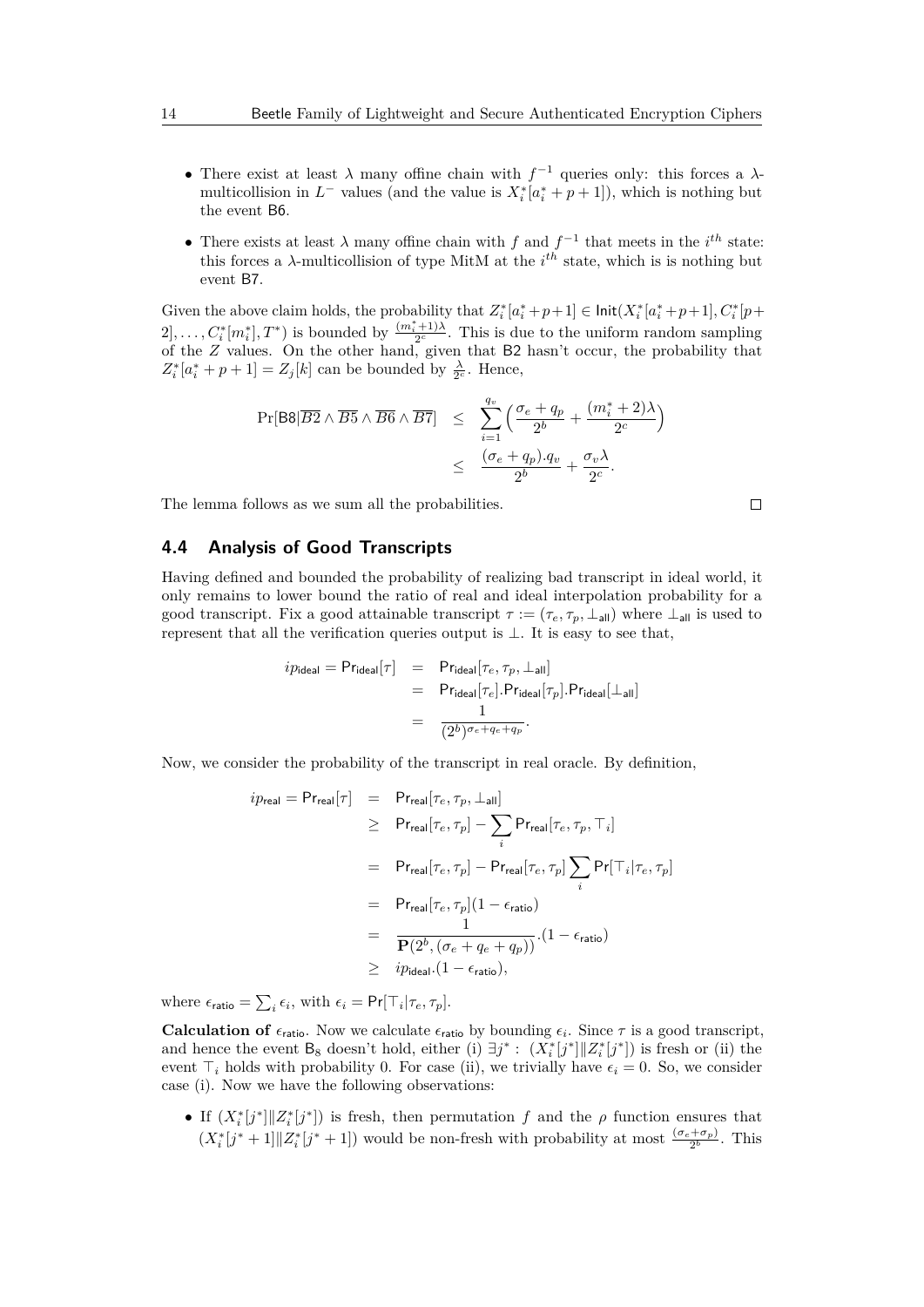is due to the fact that usage of the  $\rho$  function restricts the adversary to have any control over  $X_i^*[j^*+1]$  if the value  $Y_i^*[j^*]$  is random. This is in contrast to the original sponge construction SpongeAE, where the adversary can always control the  $X_i^*[j^*+1]$  using  $C_i^*[j^*+1]$  irrespective of the value of  $Y_i^*[j^*]$ .

- Extending this argument, we claim that the sequence of states any one of the following states  $(X_i^*[j_i^*] \| Z_i^*[j_i^*])$ ,  $(X_i^*[j_i^*+1] \| Z_i^*[j_i^*+1])$ , ...,  $(X_i^*[m_i^*] \| Z_i^*[m_i^*])$  will be non-fresh with probability at most  $\frac{m_i^*(\sigma_e + \sigma_p)}{2^b}$  $\frac{\partial_e + \sigma_p}{2^b}$ .
- It is easy to see that, if  $(X_i^*[m_i^*] \| Z_i^*[m_i^*])$  is fresh, then

$$
\Pr[f(X_i^*[m_i^*]]|Z_i^*[m_i^*]) = T_i||*] = \frac{1}{2^r}.
$$

Putting everything together,

$$
\epsilon_i \le \frac{1}{2^r} + \frac{m_i^*(\sigma_e + q_p)}{2^b}.
$$

Hence, we bound  $\epsilon_{\text{ratio}}$  as:

$$
\epsilon_{\text{ratio}} = \sum_{i=1}^{q_v} \epsilon_i \ \leq \ \sum_{i=1}^{q_v} \frac{1}{2^r} + \frac{m_i^*(\sigma_e + q_p)}{2^b} \ \leq \ \frac{q_v}{2^r} + \frac{\sigma_v \cdot (\sigma_e + q_p)}{2^b}.
$$

# **4.5 Combining Everything Together and Use Patarin's H-Coeffcient**

Applying Theorem [1](#page-4-0) (Patarin's H-Coeffcient technique) with  $\epsilon_{\text{bad}} = \frac{(\sigma_e q_p + \sigma_e^2 + \sigma_e \sigma_v + q_p \sigma_v)}{2^b}$  $\frac{r q_p}{2^c} + \left(\frac{q_p}{2^{r-1}}\right)^r + \left(\frac{q_p^2}{2^{(r-1)+c}}\right)^r + \frac{r \sigma_v}{2^c}$  (putting  $\lambda = r$ ) and  $\epsilon_{\text{ratio}} = \frac{q_v}{2^r} + \frac{\sigma_v \cdot (\sigma_e + q_p)}{2^b}$  $\frac{\sigma_e+q_p}{2^b}$ , the result of Theorem [2](#page-0-0) follows.

# <span id="page-14-0"></span>**5 Hardware Implementation of Beetle**

#### **5.1 Overview**

Beetle primarily aims to be implemented in small hardware devices. In several applications, the hardware resource for implementation plays an important role and the implementation memory dominates in the total hardware resource and parallelization of the internal modules for scalability are not needed. For this purpose, a small state size and completely serial implementation is more desirable.

From implementation perspective, Beetle has a simple structure since it consists of a permutation and a few basic operations (such as bitwise XORs with simple combined feedback computations). Beetle uses a small sized state (only the permutation state) and the implementation area of Beetle is largely dominated by the underlying permutation.

In this paper, we only describe hardware architecture of Beetle[Light+]. Hardware architecture for Beetle[Secure+] is similar (only differences are the bit lengths of the variables) and can be easily followed. We provide our hardware implementation results on both Virtex 6 and Virtex 7 under Xilinx 13.4. We first provide a brief analysis on the clock cycles required to process the input bytes. This is a conventional way to estimate the speed. Beetle[Light+] gets an *a*-block associated data and an *m*-block message and needs  $13(a + m) + 12$  cycles (13 for each of the data blocks and 12 for the first permutation call for initialization). Note that, when the data (associated data or message) is empty, the algorithm processes one  $0^r$  block and it takes  $25 = 13 + 12$  $25 = 13 + 12$  clock cycles. Table 2 shows the number of average cycles per input message bytes, which we call cycles per byte (cpb), assuming the associated data has the same length as message (i.e,  $a = m$ ) and rate is 64 bits or 8 bytes. That is, the *cpb* is  $(13 \cdot 2m + 12)/8m = 3.25 + 1.5/m$ . Clearly, when *m* is large then *cpb* converges to 3*.*25.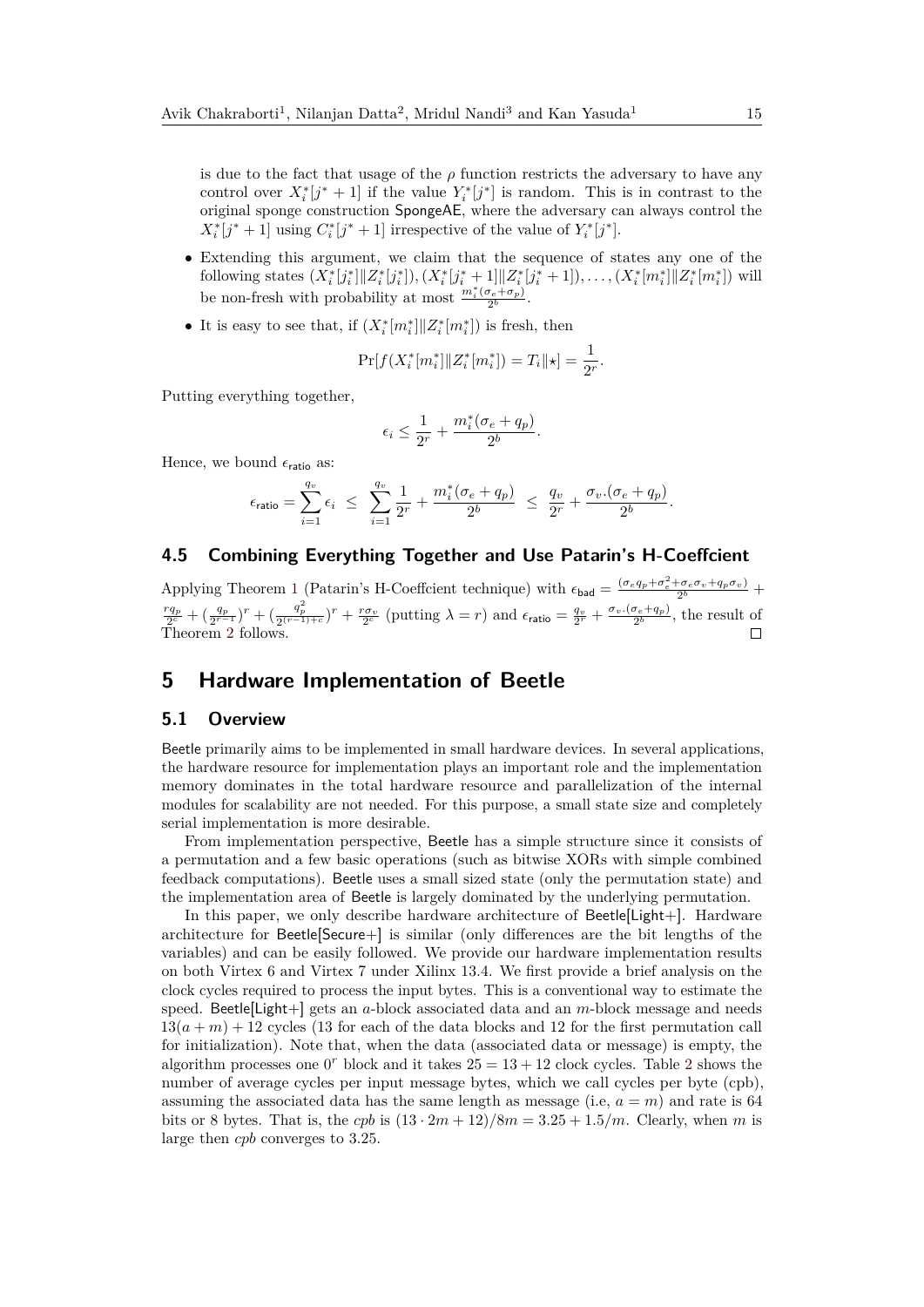<span id="page-15-0"></span>

**Table 2:** Clock cycles per message byte for Beetle[Light+] with  $r = 64$ .

<span id="page-15-1"></span>

**Figure 3:** Hardware circuit diagram for Beetle[Light+]

# **5.2 Hardware Architecture**

We implement both instantiations and report the results. They are base implementations without any pipe lining. We mainly focus on the encryption only as the combined encryption-decryption circuit has very small overhead in hardware area. This is mainly due to the fact that the decryption algorithm does not need inverse permutation routine.

We use the same hardware for both the associated data and message processing phase as they have similar computations. Only a single bit switch for the two types of input data is required to distinguish. The main modules of the architecture are described below. We also describe the finite state machine (FSM) that controls the circuit flow by setting up and updating internal signals and sending them to the internal modules. The FSM has a simple flow structure. The overall hardware architecture for the lighter version is described in Fig. [3.](#page-15-1) The description of the architecture is based on Beetle[Light+] only.

- 1. **State Register.** The architecture for Beetle[Light+] contains only one state register State. This register is used to store intermediate variables after each iteration. We use an 144-bit state register for the permutation. We don't need any register for the key, as it is used only to initialize the state. The hardware circuit in Fig. [3](#page-15-1) shows that State is updated after each round of  $f$  executed by  $f_{\text{rnd}}$  module.
- 2. **Module** *f***rnd.** *f*rnd computes one round of *f*. It takes an 144-bit input from the state register, computes one round of *f* and then either updates the state or send the output to the  $\rho$  computation module  $\rho_{\text{comp}}$  or releases the output as the tag. The entire operation is serial and we need 12 clock cycles with 12  $f_{\text{rnd}}$  executions to execute *f*.
- 3. **Module**  $\rho_{\text{comp}}$ .  $\rho_{\text{comp}}$  module computes  $\rho$  on a 64-bit data block and a 144-bit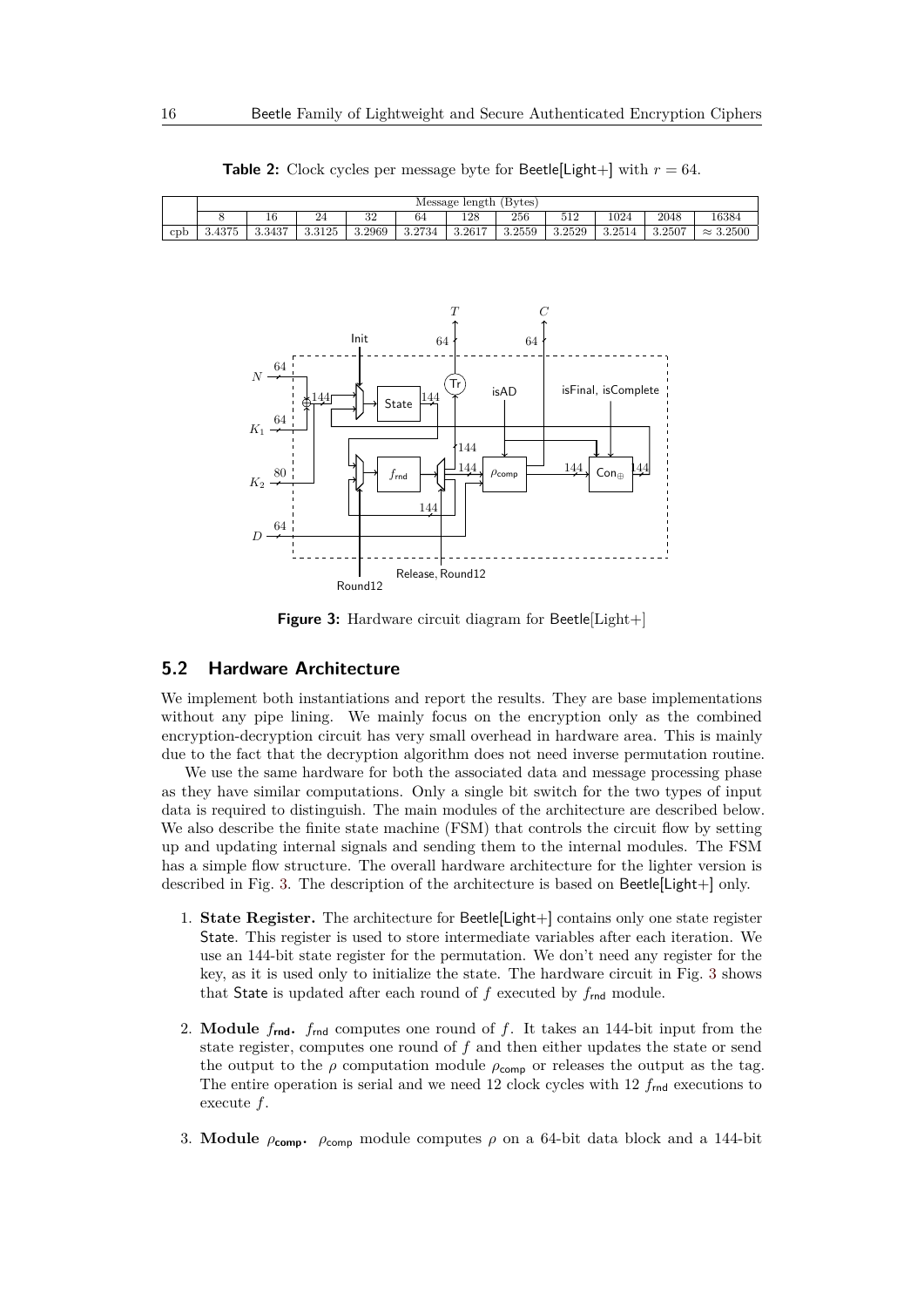intermediate state (output from the *f* computation). The output is a 144-bit feedback value (passed to  $Con_{\oplus}$  module to perform a constant addition in the capacity part).

- 4. **Module** Con⊕. This module executes a constant addition (addition of the constant **1***/***2***/***3***/***4**) based on the signals it receives. The signals are described below.
- 5. **Data Signals**. The hardware circuit uses several internal data signals controlled by the finite state machine (FSM). The circuit uses the following signals.
	- Start: This signal indicates the start of the computations of the circuit. It actually resets all the variables and sets the control to the reset state of the circuit.
	- Init: This signal indicates that the initialization is done and the circuit can now process data blocks.
	- isAD: This signal indicates whether the current block is an associated data block or a message block. It actually controls the feedback computation module as the associated data processing phase does not release any ciphertext block and only computes the next feedback, where as the message processing phase computes the next feedback as well as releases the ciphertext block. This signal is also used with isFinal signal to decide which constant addition.
	- isFinal: This signal indicates whether the current data block is the final block or not. If it is the final block then the constant addition module becomes active. It is used to control the  $Con_{\oplus}$  module. It uses an internal demultiplexer that decides whether to pass the data to the state register or add a constant to it. This decision is taken using the isFinal signal.
	- isComplete: This signal together with isAD decide which constant to add as they differ by the completeness of the last block and type of the data block.
	- Round12: This signal indicates whether  $f_{\text{rnd}}$  is executing its last round. If yes then  $\rho$  computation module will start executing, otherwise the control returns to the  $f_{\text{rnd}}$  module.
	- Release: This signal indicates the release of the tag. After the tag release, the circuit ends its functionalities.

These signals are actually generated and controlled by a controller module, which can be viewed as a finite state machine (FSM). For the sake of simplicity, we intentionally omit the description of FSM in Fig. [3.](#page-15-1) We describe the FSM separately in Fig. [4.](#page-17-0) The description of the FSM is given below.

- 6. **FSM**. This module controls the whole circuit. It generates and sends signals to different modules and divides the functionalities of the circuit into several states. This is depicted in Fig. [4.](#page-17-0) The individual states are described below. Note that, the signal isComplete is implicitly taken care by the controller and for the sake of simplicity, it does not appear in Fig. [4.](#page-17-0)
	- Reset: Starts the functionality of the circuit. It denotes everything is reset and the circuit will begin to work now.
	- Load: Initialize the permutation state where the secret key and the nonce are loaded into the permutation state. The control next enters into invocation of *f*. This is denoted by  $Init = 1$ .
	- Invoke<sub>f</sub>: Invocation of  $f$ . This state is further described by four states.

**–** Reset*<sup>f</sup>* : Resets the permutation state before the execution.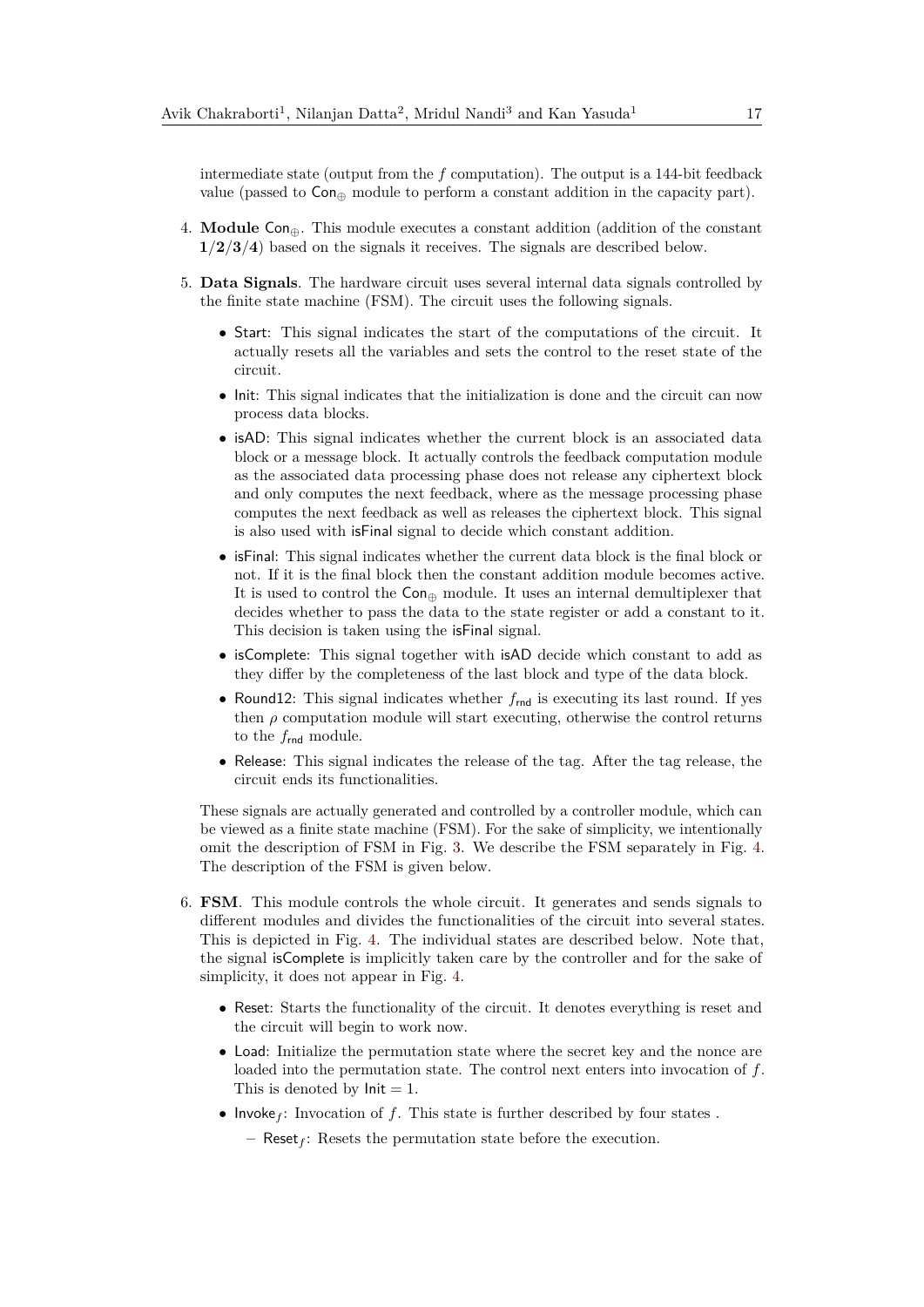<span id="page-17-0"></span>

**Figure 4:** Finite State Machine

- **–** Start*<sup>f</sup>* : Start of the permutation execution. It actually loads the permutation state with the current internal value.
- $-$  Round<sub>f</sub>: *f* round computations. The control remains in the same state until the control reaches the last round. When Round12 becomes 1, the control goes to the end of the permutation invocation.
- $\mathsf{End}_{f}$ : Indicates the end of the permutation execution and the control comes out of the permutation module.

If Release  $= 1$ , control goes to the ReleaseTag state, else to the following four stages.

- ProcAD: The circuit is now processing an associated data block but not the final block. This information is passed to the circuit by  $isAD = 1$  and  $isFinal = 0$ .
- ProcADFinal: The circuit is now processing the final associated data block. This information is passed to the circuit by  $isAD = 1$  and  $isFinal = 1$ .
- ProcM: The circuit is now processing a message block but not the final block. This information is passed to the circuit by  $isAD = 0$  and  $isFinal = 0$ .
- ProcMFinal: The circuit is now processing the final message block. This information is passed to the circuit by  $\mathsf{isAD} = 0$  and  $\mathsf{isFinal} = 1$ .
- ReleaseTag: The circuit releases the tag and the control enters into the End state to signify the end of the computations.
- End: This state signifies the end of the computations by the circuit.

# **5.3 Basic Implementation**

We describe a basic flow of our implementation of Beetle[Light+], which generally follows the pseudo code of Fig. [2.](#page-7-0) During the initialization, **State** register is loaded with  $(N \oplus K_1)$  K<sub>2</sub>. Next, the initialization is started by processing the associated data blocks. After each of the *f* invocations the output is processed with data blocks to compute the next feedback. During the final associated data block processing, one constant is added to the capacity part for domain separation. The message is processed in the same way as the associated data, except the circuit releases one ciphertext block at each clock cycle and also different constant is added when the final message block is processed. Finally, after the message is processed the tag is released by truncating the output of the final *f* execution.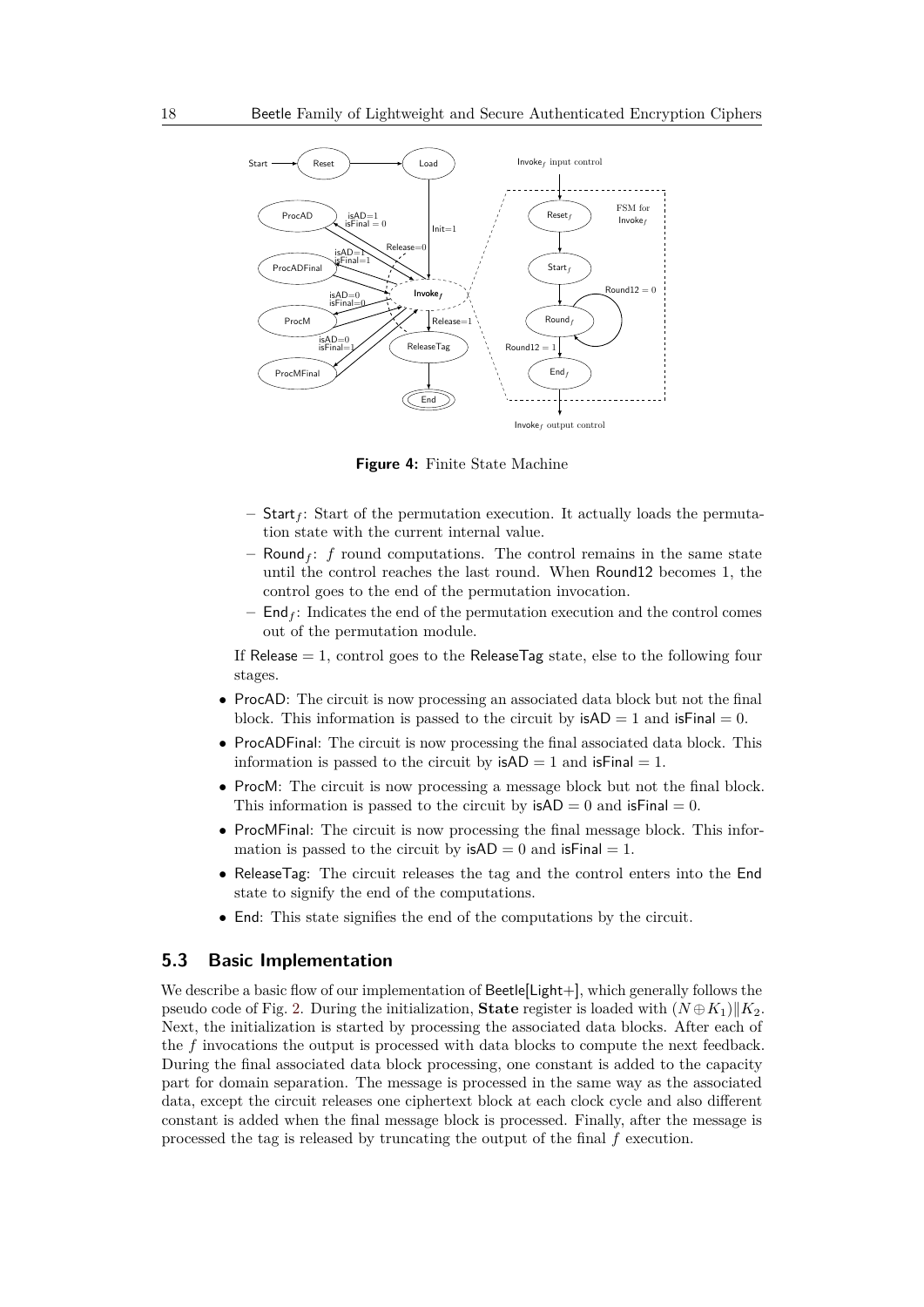*Remark* 1*.* (Combined Encryption and Decryption) As mentioned earlier, we have focus on the encryption-only circuit. However, due to the similarity between the encryption and the decryption modes, the combined hardware for encryption and decryption can be built with a small increase in the area, with the same throughput. This can be done by adding a control flow to a binary signal for mode selection.

<span id="page-18-0"></span>

**Figure 5:** Hardware circuit diagram for Round Based Implementation of *f*

# **5.4 Hardware Implementation of PHOTON**

In this section, we briefly describe our own round based hardware implementation of the *P*<sup>144</sup> permutation [\[20,](#page-23-6) [21\]](#page-23-10) (our choice of *f*). The architecture described in Fig. [5](#page-18-0) follows a simple base implementation. The FSM for the architecture has been depicted in Fig. [4.](#page-17-0) We intentionally remove the control unit from Fig. [5](#page-18-0) for the sake of simplicity. The *f* module receives 144-bit (18 bytes) plaintext data as input and processes it in 12 cycles (one clock cycle for each of the 12 rounds). Hence, *cpb* for  $f$  is  $18/12 = 1.5$ . The circuit maintains a 144-bit state register which is first loaded with the input and then gets updated after each round. It also maintains a 4-bit register *Round* which stores the current round number. It is initialized with 0 and is incremented by one after each round. After the permutation executes all the rounds, the register is again reset to 0. As mentioned already, the architecture computes one permutation round in one clock cycle and the round function consists of 4 sequential submodules AC, SBox, SR and MC. AC is the first module of the that adds a round dependent constant to the first column of the intermediate state. It takes two inputs, the intermediate state and the current round number. Next, the SBox module applies a non linear substitution to each of the nibbles (4-bit) of the state. The SR module shifts each of the rows in the state and finally the MC module multiplies the state with a serial matrix 6 times successively (multiplying once is denoted by MCS), such that altogether it becomes multiplication by an MDS matrix. We implement this version on Virtex 6 (target device xc6vlx760) and Virtex 7 (target device xc7vx415t). We use the RTL approach and a basic iterative type architecture. We would like to emphasize that our implementation is round based and it uses 144-bit data path.

We have also implemented  $P_{256}$  [\[20,](#page-23-6) [21\]](#page-23-10) on the same platforms and and using the same approach. The *AC*, *SBox SR* and *MC* operations are similar except they use larger state  $(8 \times 8 \text{ matrix with } 4\text{-bit cells})$ . The permutation consumes 256-bit  $(32 \text{ bytes})$  input and processes it in 12 cycles (12 rounds in 12 clock cycles). Hence, *cpb* is 32*/*12 = 2*.*67. In Sect. [5.5](#page-19-0) below we report the overall hardware implementation results for Beetle[Light+] and Beetle[Secure+].

*Remark* 2*.* We would like to point out that a possible way of optimization is to have serial implementation with smaller data paths (e.g.  $4$  or  $24$  bits) as used in [\[4,](#page-22-5) [5\]](#page-22-6). It seems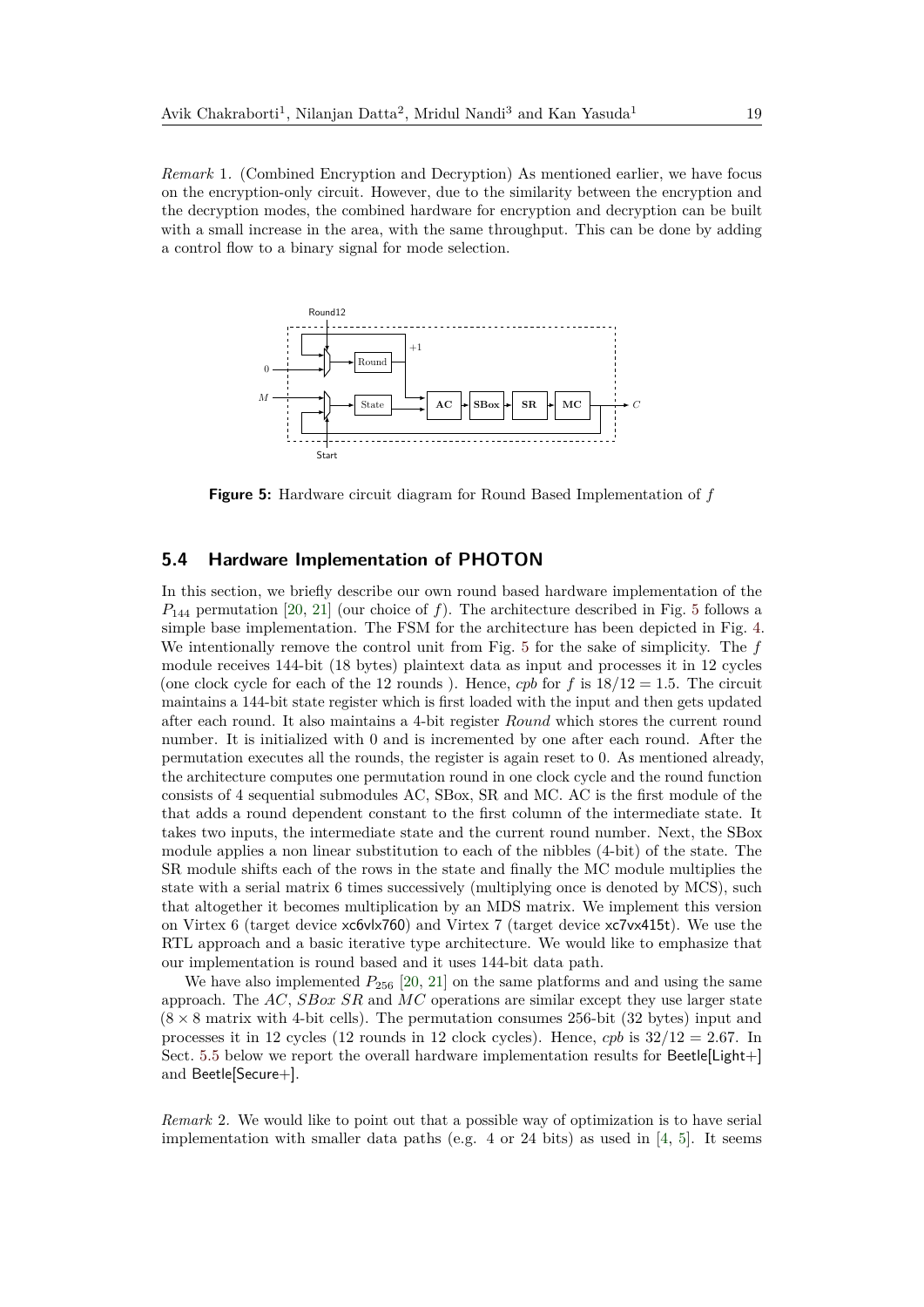that such implementation could make the construction even more area efficient, though the state size would increase by 64 and 128 bits for Beetle[Light+] and Beetle[Secure+] respectively. This is due to the fact that we need to store the message buffer to an internal state. This has nothing to do with the introduced feedback, and holds in general for any duplex sponge mode.

# <span id="page-19-0"></span>**5.5 Implementation Results**

The hardware architecture of Beetle[Light+] is programmed in VHDL language and is implemented on the same Virtex 6 (target device xc6vlx760) and Virtex 7 (target device xc7vx415t) under Xilinx 13.4. We use the same RTL approach and a basic iterative type architecture. The areas are listed in terms of the number of Slice Registers, Slice LUTs and Occupied Slices. The number of slice registers, LUTs and slices are 185, 616 and 252 respectively on Virtex 6 and the same on Virtex 7 are 185, 608 and 312 respectively. The frequencies reported are 381*.*592 MHZ on Virtex 6 and 425*.*595 MHZ on Virtex 7 where 13 (12 for f and one for  $\rho$  computation) cycles are required to process one 64 bit data block. Thus, the throughputs for long messages on Virtex 6 and 7 are 1*.*879 and 2*.*211 Gbps respectively. However we also calculate the area efficiency metric. The detailed hardware results are presented in Table [3](#page-19-1) below.

<span id="page-19-1"></span>

| Platform | $# \nexists$<br>Registers | # LUTs | $#$ Slices | Frequency<br>'MHZ) | Gbps  | Mbps,<br>JIT | Mbps/<br>Slice |
|----------|---------------------------|--------|------------|--------------------|-------|--------------|----------------|
| Vertex 6 | 185                       | 616    | 252        | 381.592            | . 879 | 3.050        | 7.369          |
| Virtex   | 185                       | 608    | 312        | 425.595            | 2.095 | 3.445        | 6.715          |

**Table 3:** Beetle[Light+] Implemented FPGA Results

We also report the hardware implementation results for Beetle[Secure+] on the same platform using the same approach. The detailed results are described in Table [4](#page-19-2) below.

<span id="page-19-2"></span>

| Platform      | Slice<br>#<br>Registers | # LUTs | $#$ Slices | . Frequency<br>'MHZ | Gbps  | Mbps.<br>T TTT. | $Mb$ ps<br>Slice |
|---------------|-------------------------|--------|------------|---------------------|-------|-----------------|------------------|
| Vertex 6      | 281                     | 998    | 434        | 256.000             | 2.520 | 2.525           | 5.806            |
| <b>Vertex</b> | 305                     | 1101   | 512        | 303.965             | 2.993 | 2.718           | 5.846            |

**Table 4:** Beetle[Secure+] Implemented FPGA Results

# **5.6 Component Wise Hardware Area Calculation for lightweight Beetle[Light+]**

The architecture of lightweight Beetle[Light+] consists of several modules. In this section, we provide a brief description of the distribution of hardware area among the modules. The main modules in this circuit are *f*, *ρcomp* and the control unit. The underlying register *State* is used by *f*. The hardware area utilizations (in Virtex 6) by different modules are presented in Fig. [6.](#page-20-0) It has been observed that, the majority of the hardware footprint is used by the underlying *f* permutation and rest of the circuit uses a few lightweight operations. The orange part denoted by "Others" consists of some additional operations like key and nonce load, state updates, constant additions etc.

## **5.7 Benchmarking Beetle[Light+]**

We benchmark hardware implementation results of Beetle[Light+] using a few of the Athena listed implementations along with the implementation results in [\[2,](#page-22-7) [1\]](#page-22-8) on both Virtex 6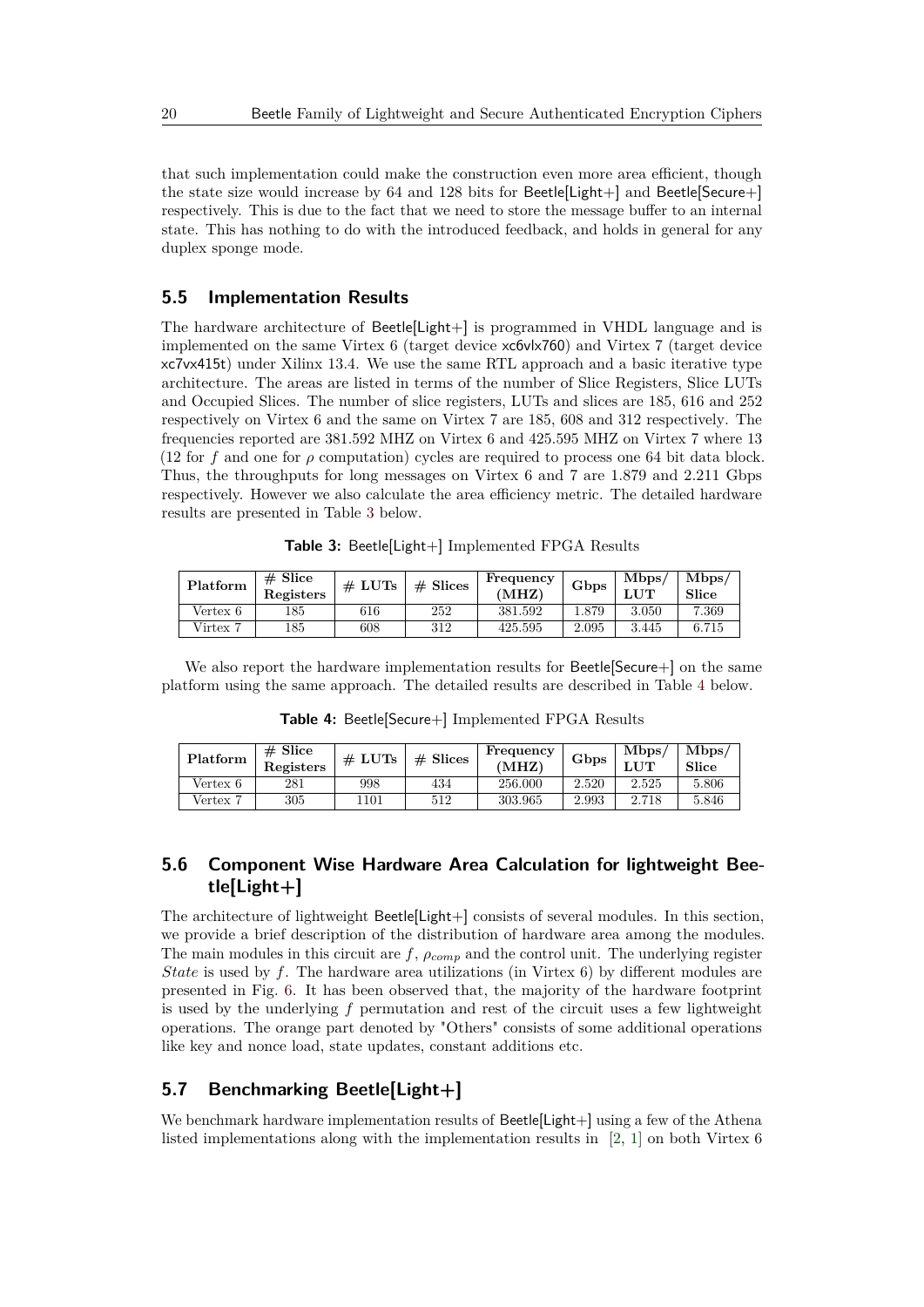<span id="page-20-0"></span>

**Figure 6:** Distribution of Components by #Slices (left) and #LUTs (right)

and 7. We would like to mention that this is a rough benchmark. Our implementation ignores the overhead associated with the CAESAR API (an updated version of GMU hardware API) and also this is an encryption only circuit while most of the others support both encryption-decryption. We know that the GMU hardware API used in the SHA-3 competition hardware benchmarking, can cause 25% overhead in terms of the area compared to other interfaces they have provided [\[25,](#page-24-7) [26\]](#page-24-8). Nevertheless, our current implementation results for Beetle[Light+] depict that it consumes lower hardware footprints and provides highly competitive results than other constructions even if we add the overhead for supporting GMU API and decryption circuit. We have chosen the candidates for the benchmark by the following criteria

• CAESAR or non CAESAR lightweight Blockcipher based AE schemes and

1

• Sponge based AE schemes with smaller permutation size.

1

We observe that Beetle[Light+] occupies the lowest hardware area among the listed implementations. it occupies much lower hardware footprint than the closest competitors: COFB-AES, JAMBU-SIMON96 and Ketje-JR etc. and also achieves a better throughput/area metric. These two benchmarks depicts that Beetle[Light+] is one of the best candidates for lightweight applications. The benchmark is detailed in Table [5](#page-20-1) and [6.](#page-21-0) The hardware implementation results of COFB-AES have been taken from [\[18,](#page-23-4) [17\]](#page-23-3) and that of the other schemes have been taken from the ATHENA database [\[2,](#page-22-7) [1\]](#page-22-8).

<span id="page-20-1"></span>**Table 5:** Benchmarking Beetle[Light+] on Virtex 6. Sponge(*b*, *r*) denotes the scheme follows sponge mode with rate  $r$  and uses a  $b$ -bit permutation.  $BC(n)$  denotes the scheme follows a blockcipher based mode with an *n*-bit blockcipher.

| Scheme                         | Underlying      | Security  | # LUTs | $#$ Slices | Gbps  | Mbps/ | Mbps/ |
|--------------------------------|-----------------|-----------|--------|------------|-------|-------|-------|
|                                | Primitive       | (in Bits) |        |            |       | LUT   | Slice |
| $Beetle[Light+]$               | Sponge(144, 64) | 64        | 616    | 252        | 1.879 | 3.050 | 7.369 |
| Ketje-JR $[15]$                | Sponge(200, 16) | 96        | 1236   | 412        | 2.832 | 2.292 | 6.875 |
| ASCON-128 [19]                 | Sponge(320, 64) | 128       | 1274   | 451        | 3.118 | 2.447 | 6.914 |
| JAMBU-SIMON96 <sup>[32]</sup>  | BC(64)          | 48        | 1035   | 386        | 0.931 | 0.899 | 2.411 |
| CLOC-TWINE80 [22]              | BC(80)          | 32        | 1689   | 532        | 0.343 | 0.203 | 0.645 |
| SILC-LED80 [23]                | BC(80)          | 32        | 1684   | 579        | 0.245 | 0.145 | 0.422 |
| SILC-PRESENT80 <sup>[23]</sup> | BC(80)          | 32        | 1514   | 548        | 0.407 | 0.269 | 0.743 |
| COFB-AES [17, 18]              | BC(128)         | 58        | 1075   | 442        | 2.850 | 2.240 | 6.450 |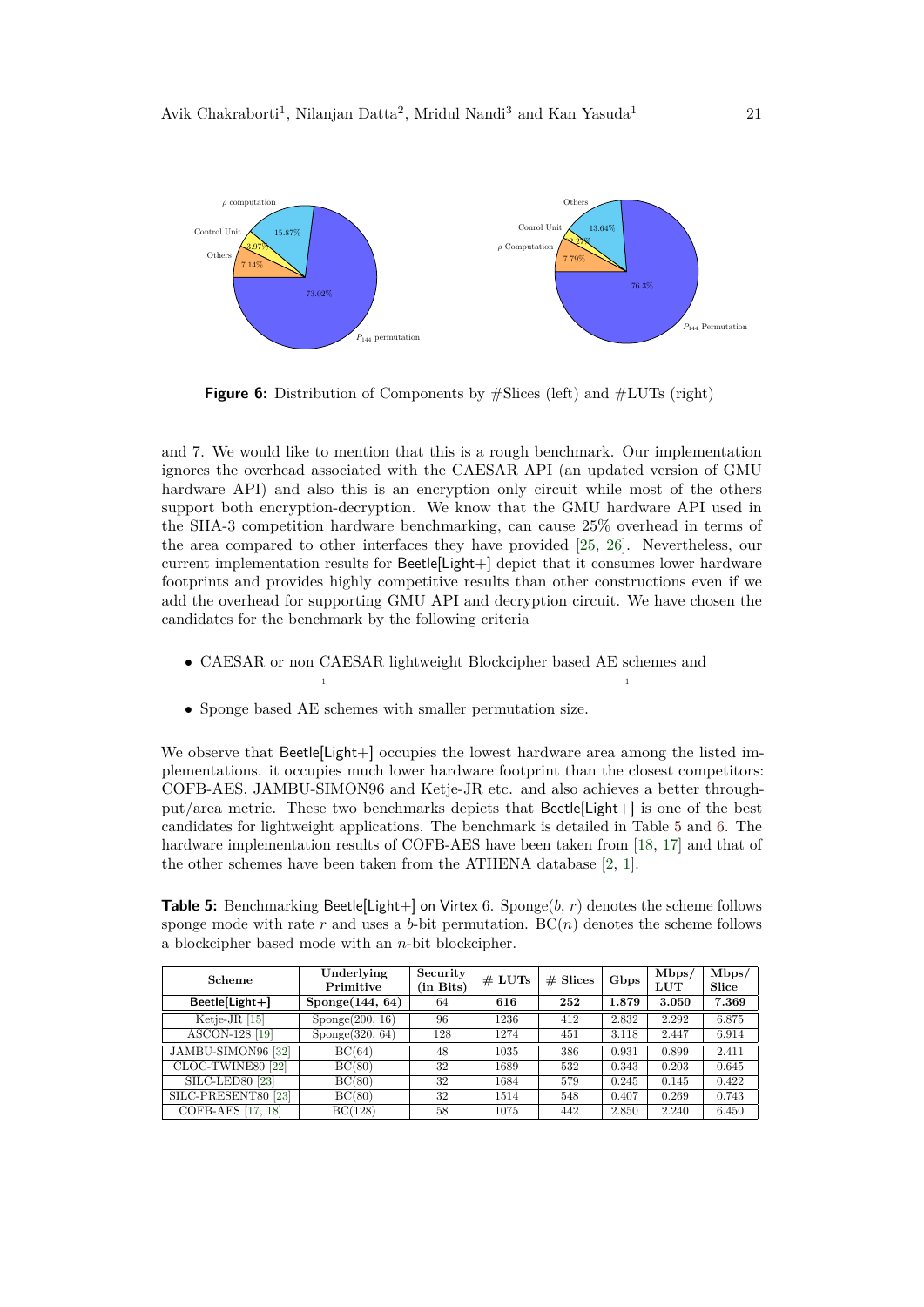<span id="page-21-0"></span>

| Scheme           | # LUTs | $#$ Slices | Gbps  | Mbps/ | Mbps/ |
|------------------|--------|------------|-------|-------|-------|
|                  |        |            |       | LUT   | Slice |
| $Beetle[Light+]$ | 608    | 312        | 2.095 | 3.445 | 6.715 |
| Ketje-JR         | 1567   | 518        | 4.080 | 2.604 | 7.876 |
| ASCON-128        | 1557   | 432        | 4.059 | 2.607 | 9.396 |
| JAMBU-SIMON96    | 1376   | 387        | 0.938 | 0.682 | 2.423 |
| CLOC-TWINE80     | 1552   | 439        | 0.432 | 0.279 | 0.985 |
| SILC-LED80       | 1682   | 524        | 0.267 | 0.159 | 0.510 |
| SILC-PRESENT80   | 1514   | 484        | 0.479 | 0.316 | 0.990 |
| COFB-AES         | 1456   | 55         | 2.820 | 2.220 | 5.080 |

**Table 6:** Benchmarking Beetle[Light+] on Virtex 7.

# **5.8 Benchmarking Beetle[Secure+]**

We also benchmark hardware implementation results of Beetle[Secure+] using a few of the Athena listed implementations along with the implementation results in [\[2,](#page-22-7) [1\]](#page-22-8) on both Virtex 6 and 7. We have chosen the candidates for the benchmark by the following criteria

• Popular Sponge based CAESAR candidates with higher security level (available in [\[2,](#page-22-7) [1\]](#page-22-8)).

We observe that Beetle[Secure+] occupies the lowest hardware area among the listed implementations. In fact, it occupies lower hardware footprint than the closest competitors: ASCON-128, Hanuman and Ketje-JR. This benchmark is detailed in Table [7](#page-21-1) and [8.](#page-21-2)

<span id="page-21-1"></span>

| Scheme                                           | Underlying<br>Primitive | Security (in Bits) | # LUTs | $#$ Slices | Gbps   | Mbps/<br><b>LUT</b> | Mbps/<br>Slice |
|--------------------------------------------------|-------------------------|--------------------|--------|------------|--------|---------------------|----------------|
| Beetle[Secure+]                                  | Sponge(256, 128)        | 121                | 998    | 434        | 2.520  | 2.525               | 5.806          |
| $\overline{\text{ASCON-128}}$<br>19 <sup>1</sup> | Sponge(320, 64)         | 128                | 1274   | 451        | 3.118  | 2.447               | 6.914          |
| NORX [8]                                         | Sponge(1024, 768)       | 128                | 5495   | 1724       | 24.524 | 4.463               | 9.139          |
| Ketje-SR $[15]$                                  | Sponge(400, 32)         | 128                | 1903   | 613        | 5.772  | 3.033               | 9.416          |
| Riverkeyak [14]                                  | Sponge(800, 544)        | 128                | 6234   | 1751       | 7.417  | 1.190               | 4.236          |
| Lakekeyak [14]                                   | Sponge(1600, 1344)      | 128                | 19860  | 7130       | 12.603 | 0.635               | 1.768          |
| Gibbon [6]                                       | Sponge(280, 40)         | 120                | 1807   | 653        | 1.280  | 0.708               | 1.960          |
| Hanuman [6]                                      | Sponge(280, 40)         | 120                | 1769   | 626        | 0.693  | 0.392               | 1.107          |
| ICEPOLE128a [28]                                 | Sponge(1280, 1024)      | 128                | 5734   | 1995       | 44.464 | 7.754               | 22.288         |

**Table 7:** Benchmarking Beetle[Secure+] on Virtex 6.

<span id="page-21-2"></span>**Table 8:** Benchmarking Beetle[Secure+] on Virtex 7. We use U to denote that the corresponding results are unavailable.

| Scheme          | # LUTs | $#$ Slices | Gbps   |       | Mbps/<br>Slice |
|-----------------|--------|------------|--------|-------|----------------|
| Beetle[Secure+] | 1101   | 512        | 2.993  | 2.718 | 5.846          |
| ASCON-128       | 1557   | 432        | 4.080  | 2.604 | 7.876          |
| <b>NORX</b>     | 7877   | 2088       | 19.712 | 2.502 | 9.441          |
| Ketje-SR        | 2592   | 724        | 6.752  | 2.605 | 9.326          |
| Riverkeyak      | 8169   | U          | 8.704  | 1.065 | U              |
| Lakekevak       | 18581  | 4877       | 16.672 | 0.897 | 3.418          |
| Gibbon          | 1894   | 600        | 1.169  | 0.617 | 1.948          |
| Hanuman         | 1829   | 595        | 0.654  | 0.358 | 1.099          |
| ICEPOLE128a     | 5733   | 1742       | 37.461 | 6.534 | 21.505         |

# **6 Conclusion**

This paper presents Beetle, a sponge mode for AE focusing on the state size as well as optimizing the security. It is instantiated with two versions, where the first version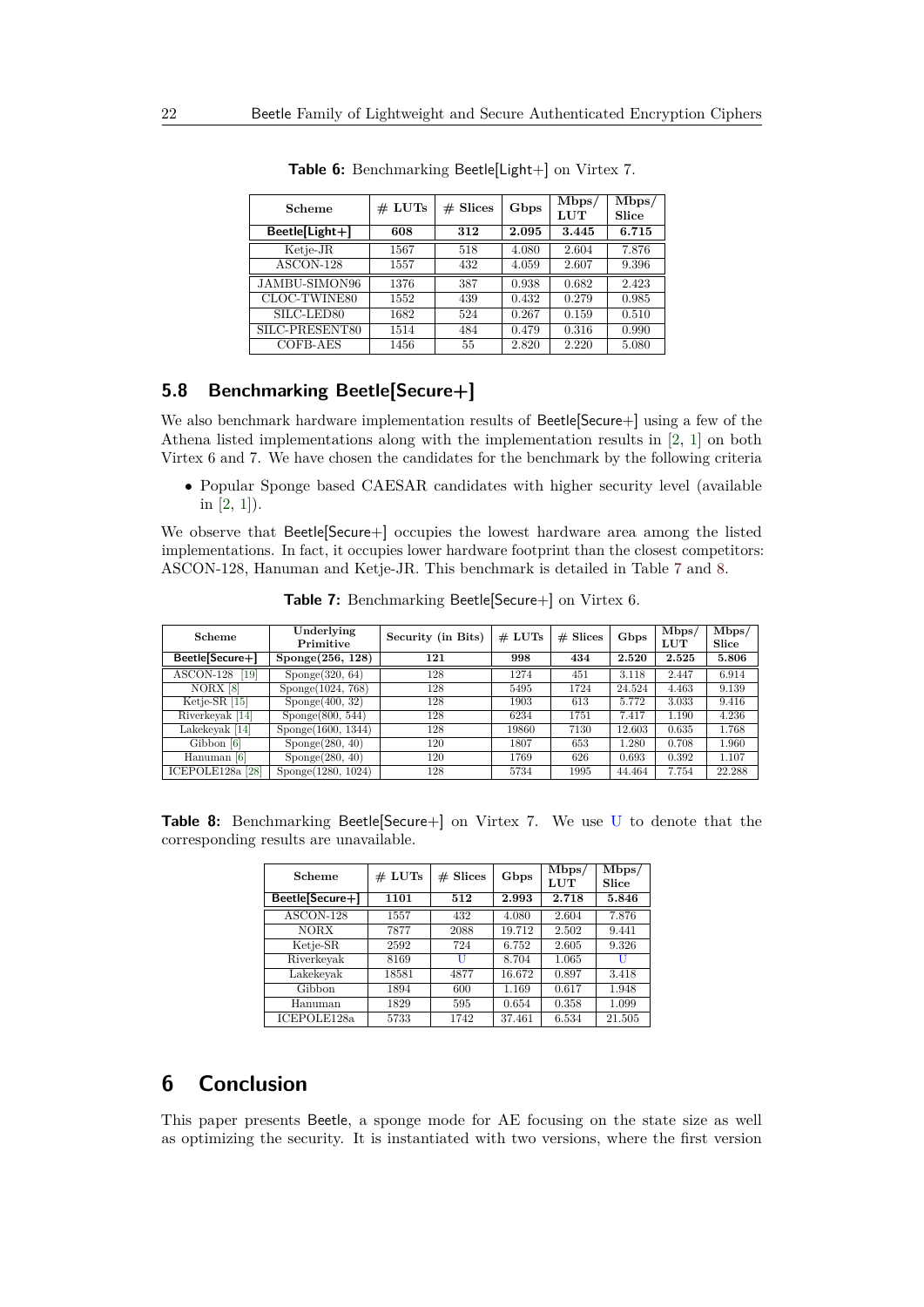Beetle[Light+] aims to be lightweight and the second version Beetle[Secure+] aims to be highly secure, yet lightweight (though much heavier than Beetle[Light+]). When instantiated with a *b*-bit blockcipher, Beetle operates at a rate  $r$  ( $b = 144$ ,  $r = 64$  for Beetle[Light+] and  $b = 256$ ,  $r = 128$  for Beetle[Secure+]) and requires state size of *b* bits, and is provable secure up to  $min{c - \log r, b/2, r}$  queries under the ideal permutation model. To be precise, Beetle[Light+] has 64-bit security and Beetle[Secure+] has 121-bit security. The key idea of Beetle is a feedback function combining both plaintext and ciphertext blocks. We have also presented the hardware implementation results, which demonstrate the effectiveness of our approach.

# **References**

- <span id="page-22-8"></span>[1] ATHENa: Automated Tool for Hardware Evaluation. [https://cryptography.gmu.](https://cryptography.gmu.edu/athena/) [edu/athena/](https://cryptography.gmu.edu/athena/).
- <span id="page-22-7"></span>[2] Authenticated Encryption FPGA Ranking. [https://cryptography.gmu.edu/](https://cryptography.gmu.edu/athenadb/fpga_auth_cipher/rankings_view) [athenadb/fpga\\_auth\\_cipher/rankings\\_view](https://cryptography.gmu.edu/athenadb/fpga_auth_cipher/rankings_view).
- <span id="page-22-0"></span>[3] CAESAR: Competition for Authenticated Encryption: Security, Applicability, and Robustness. <http://competitions.cr.yp.to/caesar.html/>.
- <span id="page-22-5"></span>[4] N. Nalla Anandakumar, Thomas Peyrin, and Axel Poschmann. A very compact FPGA implementation of LED and PHOTON. *IACR Cryptology ePrint Archive*, 2014:738, 2014.
- <span id="page-22-6"></span>[5] N. Nalla Anandakumar, Thomas Peyrin, and Axel Poschmann. A very compact FPGA implementation of LED and PHOTON. In Willi Meier and Debdeep Mukhopadhyay, editors, *Progress in Cryptology - INDOCRYPT 2014 - 15th International Conference on Cryptology in India, New Delhi, India, December 14-17, 2014, Proceedings*, volume 8885 of *Lecture Notes in Computer Science*, pages 304–321. Springer, 2014.
- <span id="page-22-1"></span>[6] Elena Andreeva, Begül Bilgin, Andrey Bogdanov, Atul Luykx, Florian Mendel, Bart Mennink, Nicky Mouha, Qingju Wang, and Kan Yasuda. PRIMATEs v1.02. Submission to CAESAR. 2016. [https://competitions.cr.yp.to/round2/primatesv102.](https://competitions.cr.yp.to/round2/primatesv102.pdf) [pdf](https://competitions.cr.yp.to/round2/primatesv102.pdf).
- <span id="page-22-3"></span>[7] Jean-Philippe Aumasson, Luca Henzen, Willi Meier, and María Naya-Plasencia. Quark: A lightweight hash. In Stefan Mangard and François-Xavier Standaert, editors, *Cryptographic Hardware and Embedded Systems, CHES 2010, 12th International Workshop, Santa Barbara, CA, USA, August 17-20, 2010. Proceedings*, volume 6225 of *Lecture Notes in Computer Science*, pages 1–15. Springer, 2010.
- <span id="page-22-9"></span>[8] Jean-Philippe Aumasson, Philipp Jovanovic, and Samuel Neves. NORX v3.0. Submission to CAESAR. 2016. <https://competitions.cr.yp.to/round3/norxv30.pdf>.
- <span id="page-22-2"></span>[9] Guido Bertoni, Joan Daemen, Michaël Peeters, and Gilles Van Assche. On the indifferentiability of the sponge construction. In Nigel P. Smart, editor, *Advances in Cryptology - EUROCRYPT 2008, 27th Annual International Conference on the Theory and Applications of Cryptographic Techniques, Istanbul, Turkey, April 13-17, 2008. Proceedings*, volume 4965 of *Lecture Notes in Computer Science*, pages 181–197. Springer, 2008.
- <span id="page-22-4"></span>[10] Guido Bertoni, Joan Daemen, Michaël Peeters, and Gilles Van Assche. Duplexing the sponge: single-pass authenticated encryption and other applications. *IACR Cryptology ePrint Archive*, 2011:499, 2011.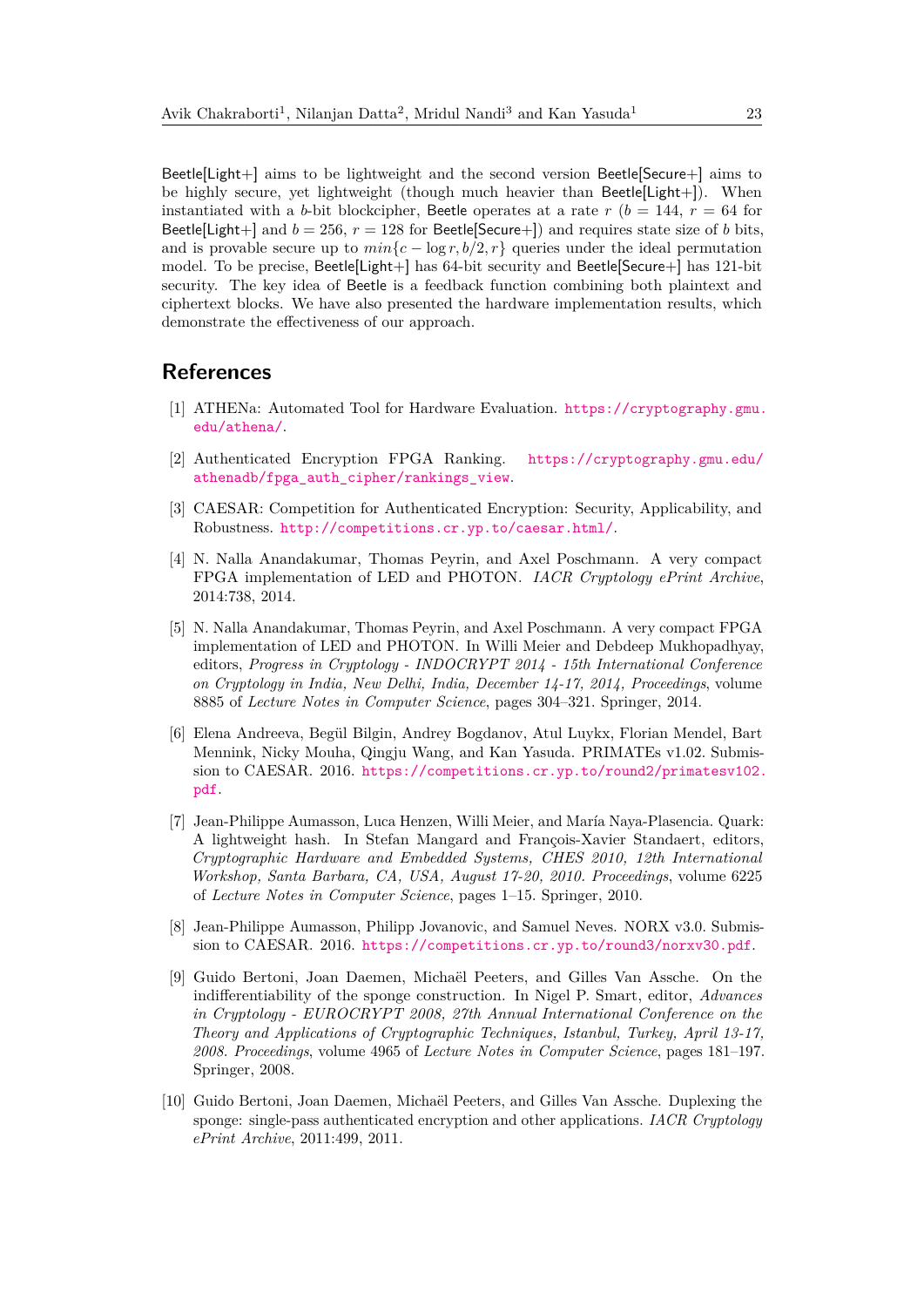- <span id="page-23-9"></span>[11] Guido Bertoni, Joan Daemen, Michaël Peeters, and Gilles Van Assche. Duplexing the sponge: Single-pass authenticated encryption and other applications. In Ali Miri and Serge Vaudenay, editors, *Selected Areas in Cryptography - 18th International Workshop, SAC 2011, Toronto, ON, Canada, August 11-12, 2011, Revised Selected Papers*, volume 7118 of *Lecture Notes in Computer Science*, pages 320–337. Springer, 2011.
- <span id="page-23-7"></span>[12] Guido Bertoni, Joan Daemen, Michaël Peeters, and Gilles Van Assche. Keccak. In Thomas Johansson and Phong Q. Nguyen, editors, *Advances in Cryptology - EURO-CRYPT 2013, 32nd Annual International Conference on the Theory and Applications of Cryptographic Techniques, Athens, Greece, May 26-30, 2013. Proceedings*, volume 7881 of *Lecture Notes in Computer Science*, pages 313–314. Springer, 2013.
- <span id="page-23-8"></span>[13] Guido Bertoni, Joan Daemen, Michaël Peeters, and Gilles Van Assche. On the security of the keyed sponge construction. In *Symmetric Key Encryption Workshop*, 2011.
- <span id="page-23-11"></span>[14] Guido Bertoni, Joan Daemen, Michaël Peeters, Gilles Van Assche, and Ronny Van Keer. CAESAR submission: Keyak v2. Submission to CAESAR. 2016. [https:](https://competitions.cr.yp.to/round3/keyakv22.pdf) [//competitions.cr.yp.to/round3/keyakv22.pdf](https://competitions.cr.yp.to/round3/keyakv22.pdf).
- <span id="page-23-2"></span>[15] Guido Bertoni, Michaël Peeters Joan Daemen, Gilles Van Assche, and Ronny Van Keer. Ketje v2. Submission to CAESAR. 2016. [https://competitions.cr.yp.to/](https://competitions.cr.yp.to/round3/ketjev2.pdf) [round3/ketjev2.pdf](https://competitions.cr.yp.to/round3/ketjev2.pdf).
- <span id="page-23-5"></span>[16] Andrey Bogdanov, Miroslav Knezevic, Gregor Leander, Deniz Toz, Kerem Varici, and Ingrid Verbauwhede. spongent: A lightweight hash function. In Bart Preneel and Tsuyoshi Takagi, editors, *Cryptographic Hardware and Embedded Systems - CHES 2011 - 13th International Workshop, Nara, Japan, September 28 - October 1, 2011. Proceedings*, volume 6917 of *LNCS*, pages 312–325. Springer, 2011.
- <span id="page-23-3"></span>[17] Avik Chakraborti, Tetsu Iwata, Kazuhiko Minematsu, and Mridul Nandi. Blockcipherbased authenticated encryption: How small can we go? *IACR Cryptology ePrint Archive*, 2017:649, 2017.
- <span id="page-23-4"></span>[18] Avik Chakraborti, Tetsu Iwata, Kazuhiko Minematsu, and Mridul Nandi. Blockcipherbased authenticated encryption: How small can we go? In Wieland Fischer and Naofumi Homma, editors, *Cryptographic Hardware and Embedded Systems - CHES 2017 - 19th International Conference, Taipei, Taiwan, September 25-28, 2017, Proceedings*, volume 10529 of *Lecture Notes in Computer Science*, pages 277–298. Springer, 2017.
- <span id="page-23-0"></span>[19] Christoph Dobraunig, Maria Eichlseder, Florian Mendel, and Martin Schläffer. Ascon v1.2. Submission to CAESAR. 2016. [https://competitions.cr.yp.to/round3/](https://competitions.cr.yp.to/round3/asconv12.pdf) [asconv12.pdf](https://competitions.cr.yp.to/round3/asconv12.pdf).
- <span id="page-23-6"></span>[20] Jian Guo, Thomas Peyrin, and Axel Poschmann. The PHOTON family of lightweight hash functions. In Phillip Rogaway, editor, *Advances in Cryptology - CRYPTO 2011 - 31st Annual Cryptology Conference, Santa Barbara, CA, USA, August 14-18, 2011. Proceedings*, volume 6841 of *Lecture Notes in Computer Science*, pages 222–239. Springer, 2011.
- <span id="page-23-10"></span>[21] Jian Guo, Thomas Peyrin, and Axel Poschmann. The PHOTON family of lightweight hash functions. *IACR Cryptology ePrint Archive*, 2011:609, 2011.
- <span id="page-23-1"></span>[22] Tetsu Iwata, Kazuhiko Minematsu, Jian Guo, Sumio Morioka, and Eita Kobayashi. CAESAR Candidate CLOC. DIAC 2014.